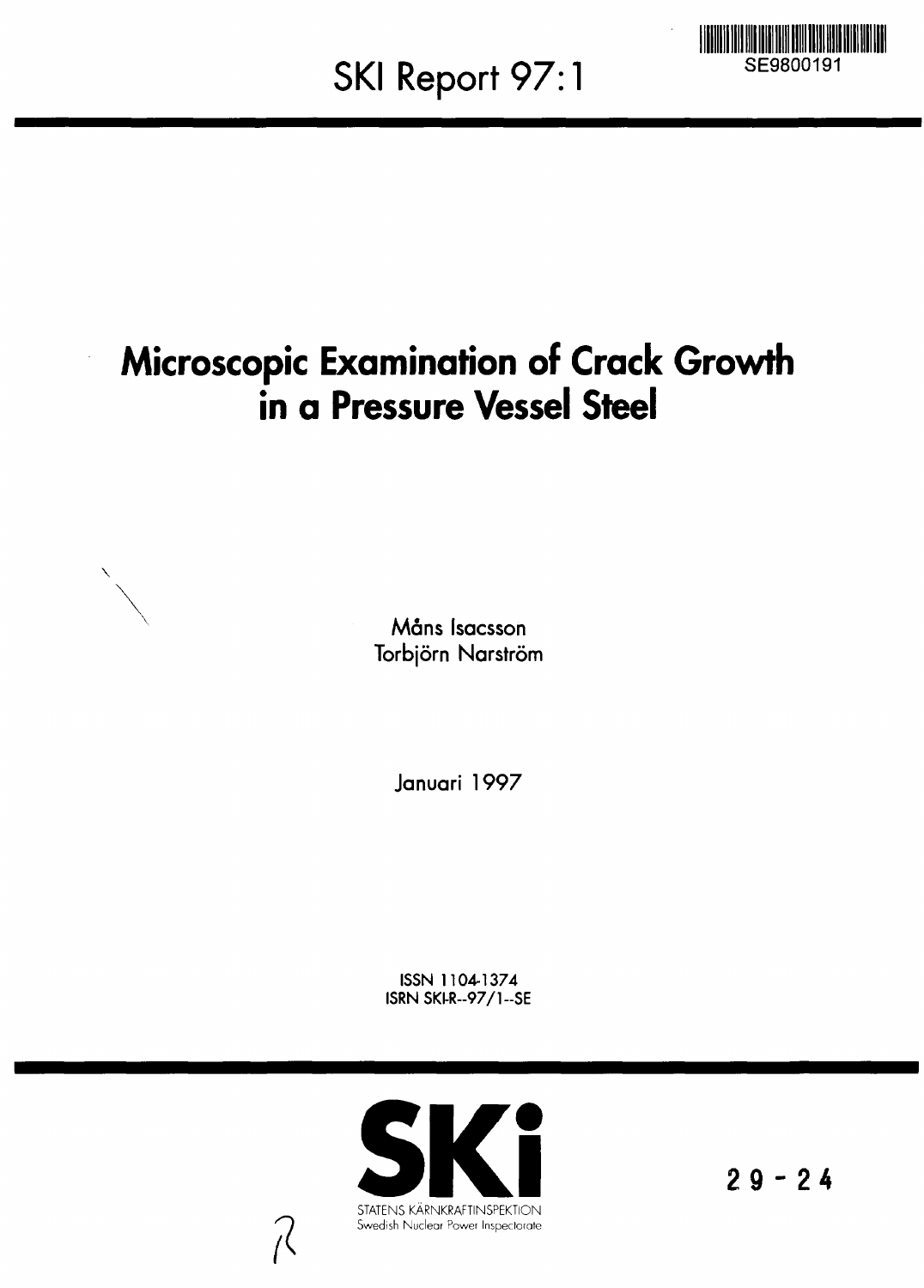# SKI Report 97:1

# **Microscopic Examination of Crack Growth in a Pressure Vessel Steel**

**Mans Isacsson Torbjörn Narström** 

**Kungliga Tekniska Hogskolan, SE-1OO 44 Stockholm, Sweden**

**Januari 1997**

**SKI Project Number 93261**

This report concerns a study which has been conducted for the Swedish Nuclear Power Inspectorate (SKI). The conclusions and viewpoints presented in the report are those of the authors and do not necessarily coincide with those of the SKI.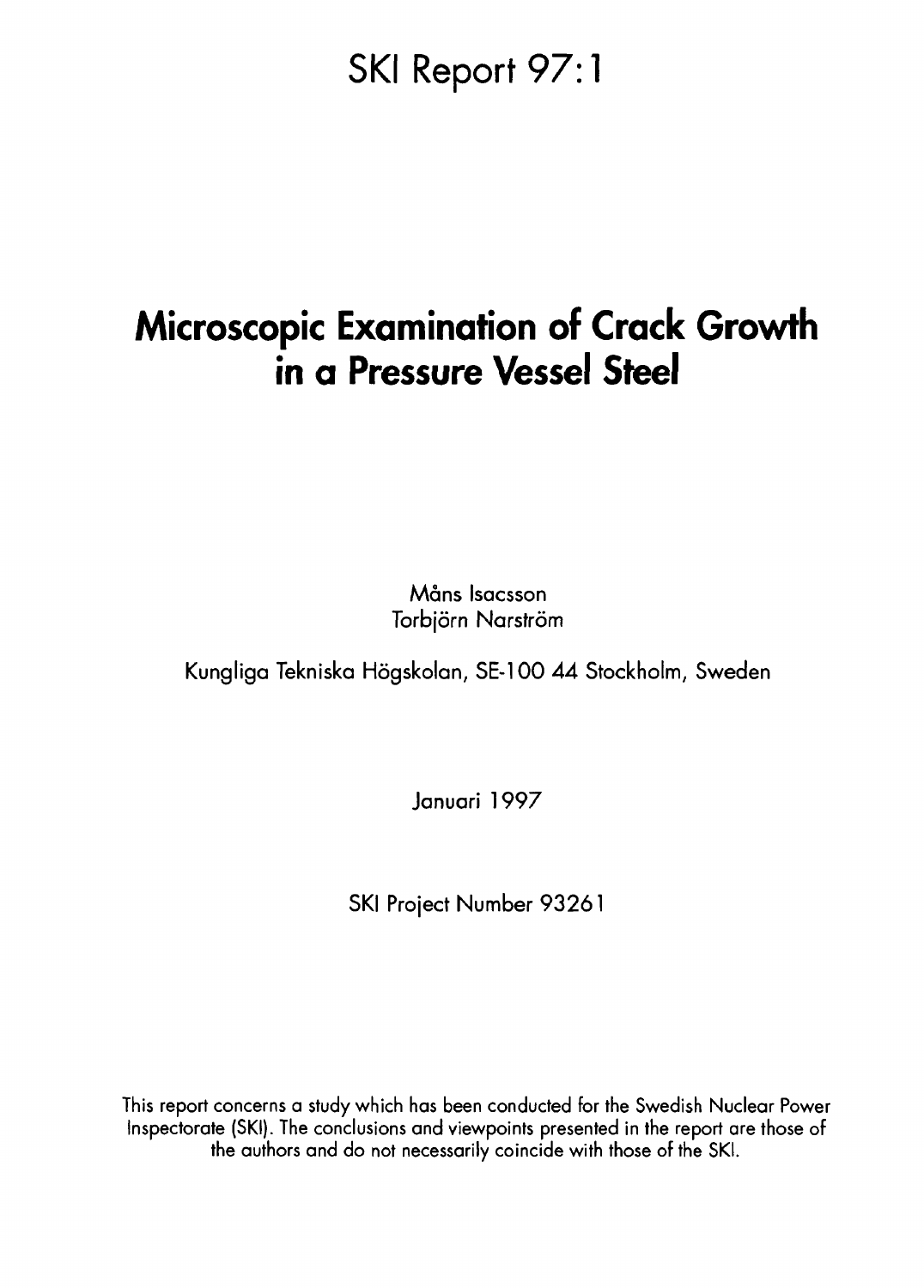Norstedts Tryckeri AB Stockholm 1998

 $\sim 1$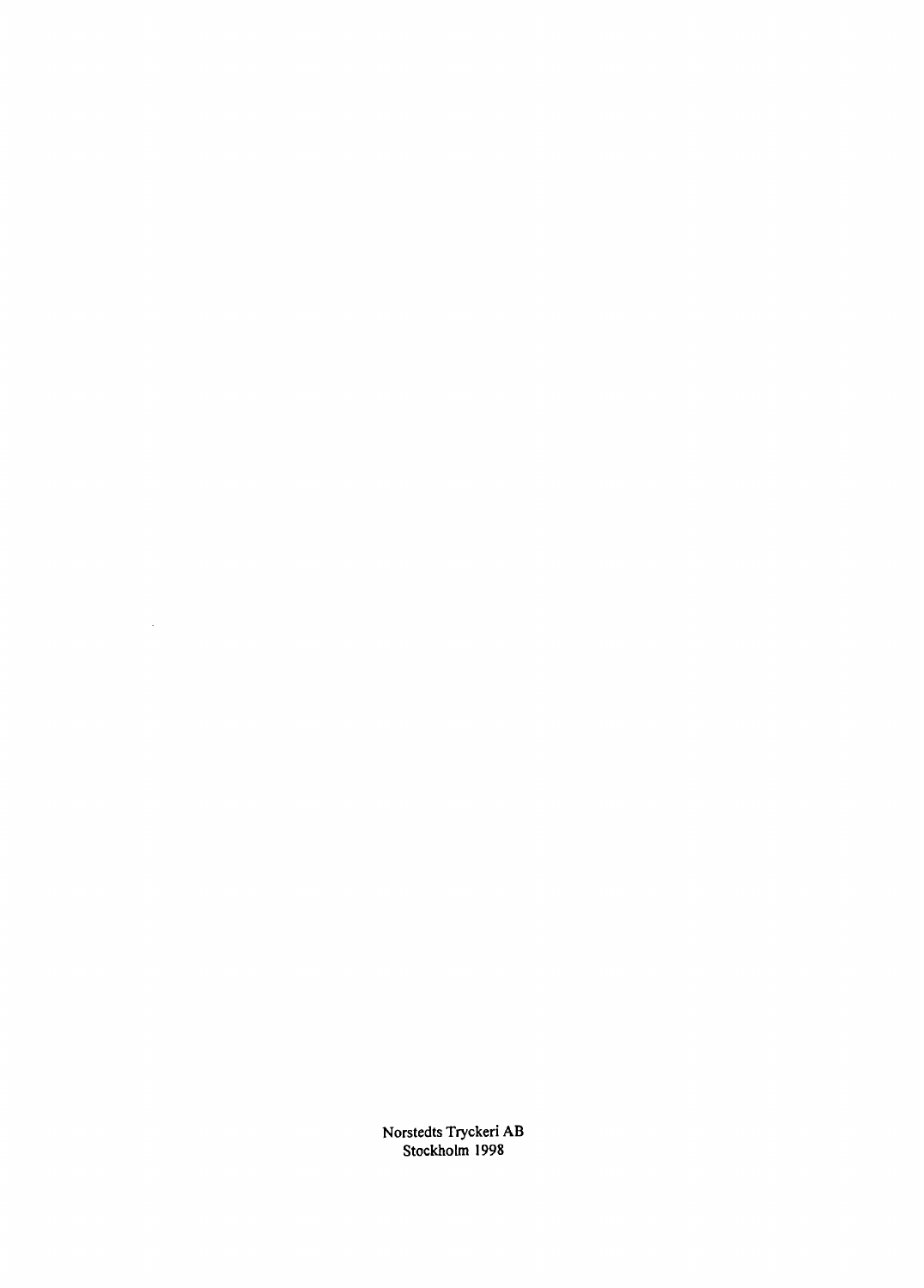# **Bakgrund**

För analys av tillväxt hos sprickor kan användas kontinuummekaniska makroskopiska parametrar såsom spänningsintensitetsfaktor K, J-integral J och spricköppning, CTOD. Vid olika temperaturer relaterat till materialets s.k. omslagstemperatur kan tillväxtmekanismerna på mikroskopisk nivå vara helt olika. Vid låga temperaturer kan ett snabbt, instabilt brott inträffa, medan vid höga temperaturer materialen är sega och spricktillväxten stabil. I ett temperaturområde mellan dessa båda, transitionsområdet, sker spricktillväxt ofta först stabilt, varefter en instabil tillväxt plötsligt inträder.

## **SKI syfte**

Syftet med forskningsprojektet är att vinna bättre förståelse för under vilka betingelser övergången från segt och stabilt till sprött och instabilt brott inträffar.

## **Resultat**

Denna rapport beskriver en mikroskopisk undersökning av materialet A508B hos provstavar med sprickor som belastats till olika nivåer. I mikroskop kunde två duktila tillväxtmekanismer indentifieras nämligen tillväxt av hål och lokala skjuvband. Däremot var det svårt att identifiera varifrån det spröda, instabila brottet initierats.

### **Fortsatt verksamhet**

Denna rapport ingår som en del i ett större forskningsprojekt.

Forskningsprojektets namn: Micromechanically based charaterization of fracture processes of pressure vessel steels in the transition region.

Utförs av: Kungliga Tekniska Högskolan, institutionerna för Hållfasthetslära och Metallografi.

SKI-projekt nr 93261.

SKI handläggare är Gert Hedner.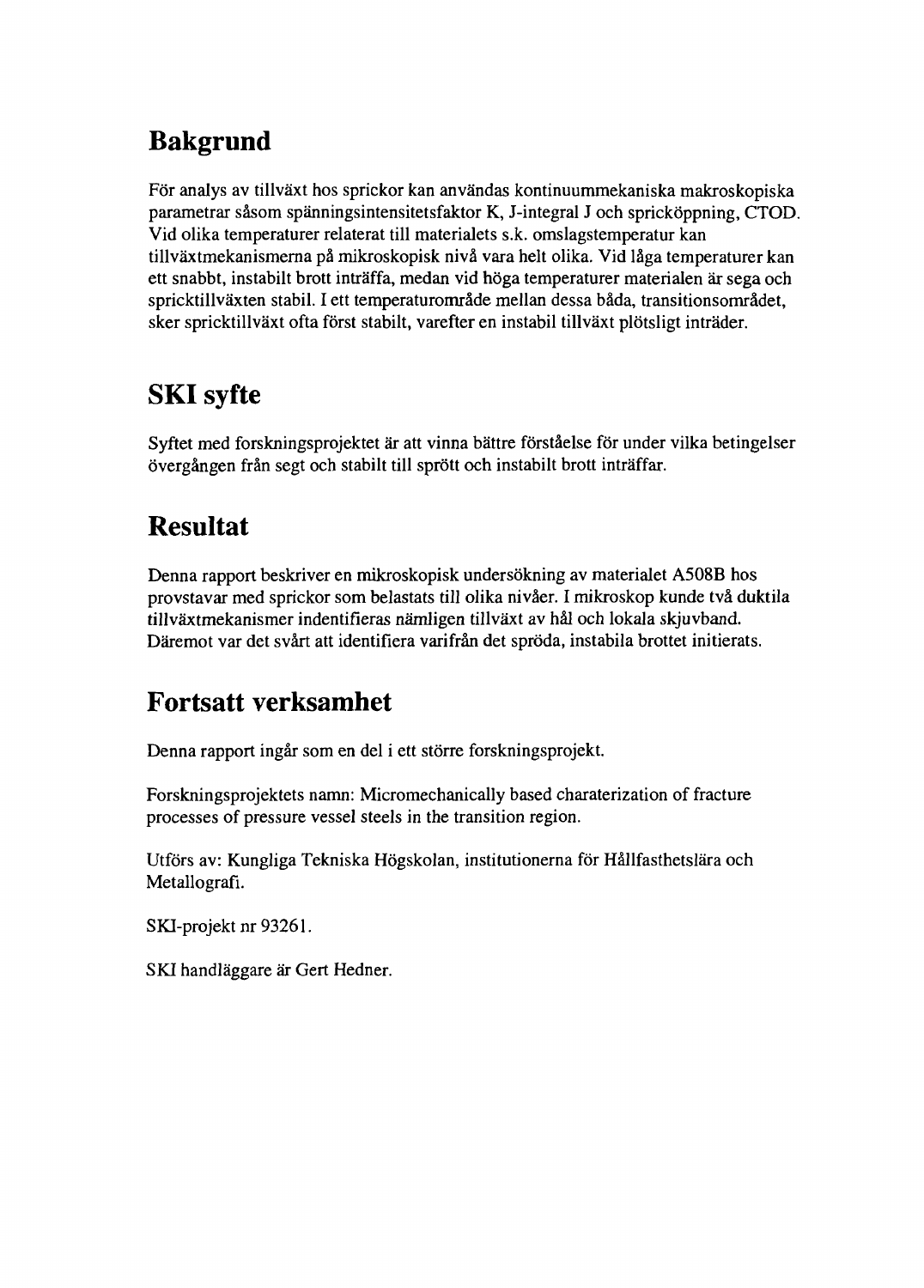#### **Contents**

| Results from the microscopic examination of the ductile crack growth 14 |  |
|-------------------------------------------------------------------------|--|
|                                                                         |  |
|                                                                         |  |
|                                                                         |  |
|                                                                         |  |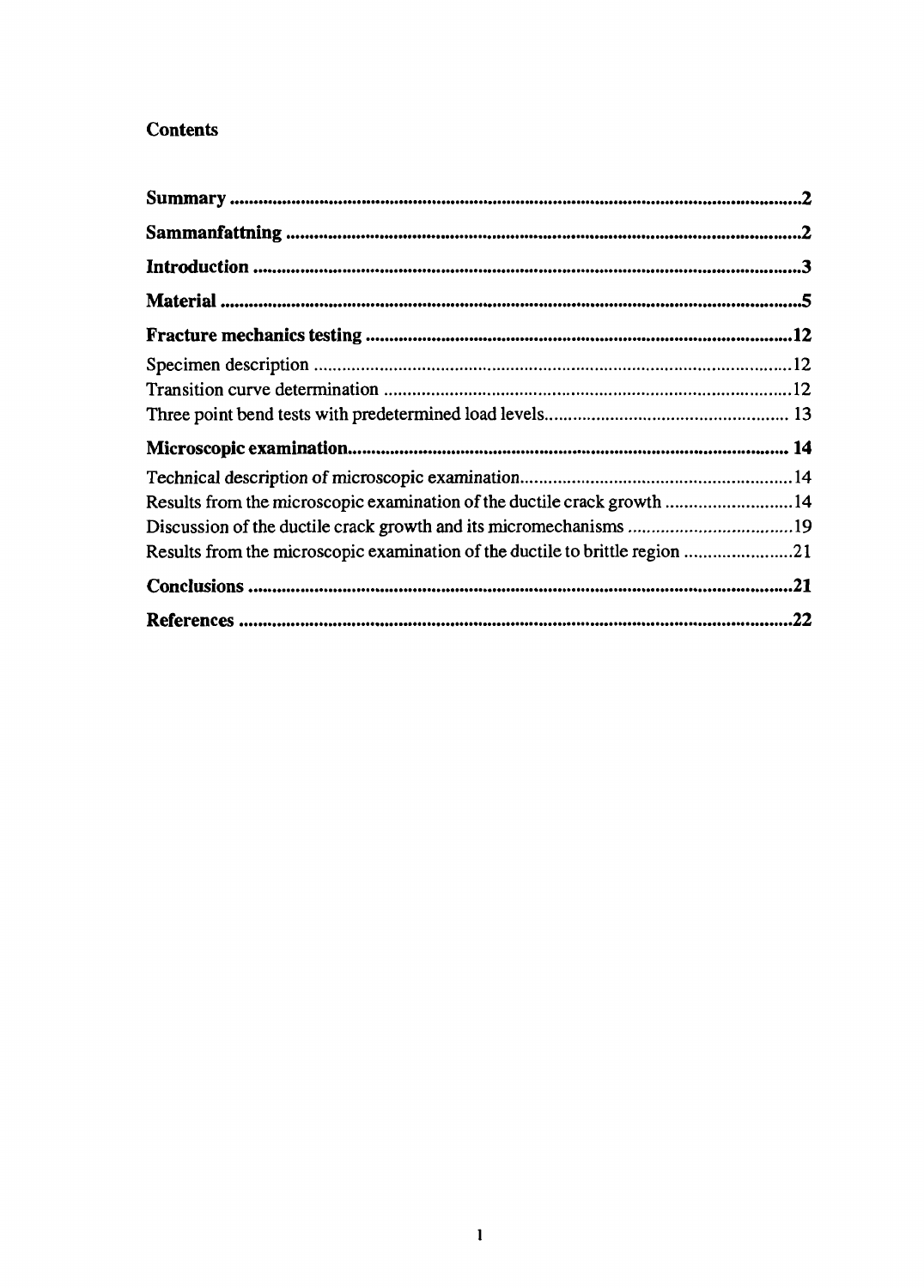### **Summary**

A fairly systematic microscopic study concerning ductile and ductile-brittle crack growth in the A5O8B pressure vessel steel has been performed. The main method of investigation was to subject fracture mechanics specimens (sub-sized three point bend specimens) to predetermined load levels corresponding to different amounts of ductile crack extension. The specimens were then cut perpendicularly to the plane of the crack and the area in front of the crack was examined in a SEM. The object of these examinations was to determine if newly encountered computational results could be correlated to crack extension characteristics and to study whether the mechanism of ductile growth was of the void growth type or of the fast shear mechanism. This is important for further numerical modelling of the process. Both the original material and a specially heat treated piece were investigated. The heat treatment was performed in order to raise the transition temperature to about 60° C with the object to provide a more convenient testing situation. Charpy V tests were performed for the specially heat treated material to obtain the temperature dependence of the toughness. This was also studied by performing fracture toughness determination on the same type of specimens as were used for the microscopic study. The heat treatment used fulfilled the above purpose and the microscopic studies provide a good understanding of the micromechanisms operating in the ductile fracture process for this material.

### **Sammanfattning**

En relativt systematisk mikroskopstudie av duktil och duktil-sprod spricktillvaxt har genomforts for tryckkarlsstalet A5O8B. Den huvudsakliga metoden for undersokning har varit att belasta brottmekaniska provstavar (mini trepunktsböjprovstavar) till förbestämda lastnivåer som svarar mot olika grader av spricktillväxt. Provstavarna snittades sedan vinkelratt mot sprickplanet och ytan framfor sprickfronten studerades i SEM. Syftet med dessa studier var att utröna om nyligen funna rön från numeriska analyser kunde korreleras till sprickutbrdningskarakteristika och avgöra om den duktila tillväxtmekanismen var av haltillvaxttyp eller s.k. snabb skjuvning. Detta ar av betydelse for den framtida numeriska modelleringen av processen. Både det virgina materialet och en värmebehandlad variant studerades. Varmebehandlingen foretogs for att oka omslagstemperaturen till omkring 60°C för att den experimentella verksamheten skulle underlättas. Charpy V provning genomfordes for att erhalla temperaturberoendet hos segheten. Detta studerades också genom att genomföra brottmekanisk provning på samma typ av provstavar som användes för mikroskopiundersökningen. Värmebehandlingen visade sig ha den önskade effekten och de mikroskopiska undersokningarna medfor en god forstaelse for de mikromekanismer som forekommer vid duktil spricktillvaxt i detta material.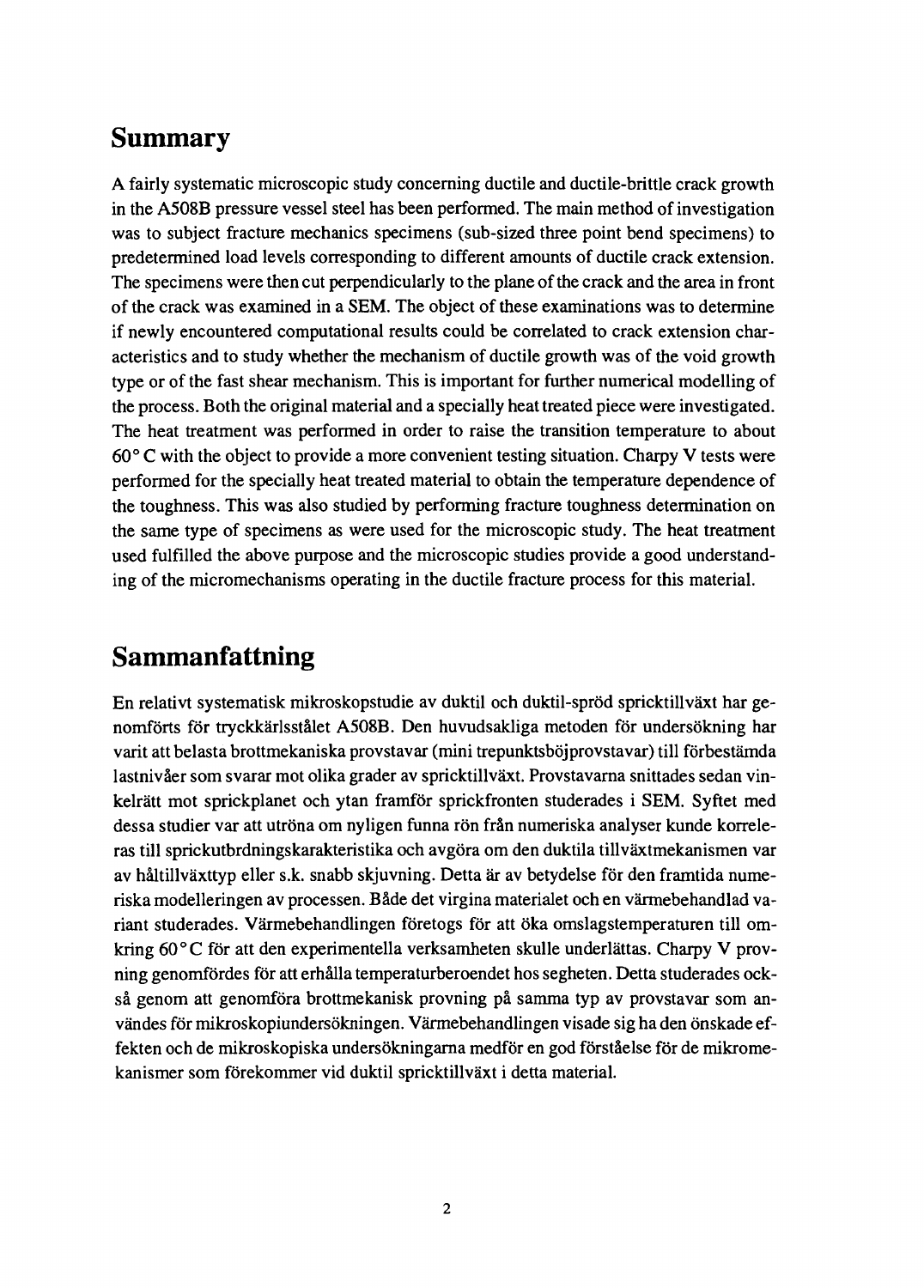## **Introduction**

The current development of non-linear fracture mechanics has progressively turned towards bridging of microscopic and macroscopic aspects on crack growth. As the continuum mechanics modelling has sharpened the focus towards smaller length scales, it has become increasingly evident that a proper understanding of the micro mechanisms of crack growth initiation and propagation is necessary. An area where this need is especially pronounced is the description of the ductile to brittle transition in structural steels. The fracture toughness of such a steel is very temperature dependent. For low temperatures, on the lower shelf, where cleavage fracture occurs, rather good theories exist to predict cleavage fracture. One group of such theories is deterministically based, for instance the model of Ritchie, Knott and Rice (1973) and further developments by others. Here the essential assumption is that cleavage fracture occurs when the maximum tensile stress ahead of the crack tip exceeds a critical level over a structurally significant distance. Another group of theories are the weakest link models (cf. Wallin *et al.,* 1984, Wallin, 1989a, b, c, and others). Both these groups of theories result in a one parameter description of the crack tip conditions on the lower shelf since yielding is here mostly insignificant.

For temperatures above the lower shelf, the ductile to brittle transition region, experiments show that significant plastic deformation and sometimes also ductile tearing often precedes cleavage fracture (Wallin, 1989c). In recent years an extensive amount of work has been done to derive mathematical models and numerical tools that can predict failure and growth in the ductile to brittle and the purely ductile region. In these regions where the structure is sufficiently yielded a one parameter description is no longer sufficient to the describe the crack-tip conditions (cf. McClintock, 1971). The reason for this is that when the structure is sufficiently yielded, the triaxiality of the stress field will be geometry dependent.

To enable the derivation of correct mathematical and numerical models for predicting the behaviour of the ductile to brittle fracture mode it seems necessary to possess a good understanding of the micro mechanisms of the fracture process. A critical point seems to be how the stress and strain fields are changing in front of a growing crack and how this affects the probability for the tearing to change over to a cleavage process.

The *J-Q* approach has been used to derive a micro mechanical model for ductile to brittle fracture by for instance O'Dowd and Shih (1991). Here *J* sets the size scale of high stresses and large deformations, while *Q* scales the near-tip stress distribution relative to a high triaxiality reference stress state, corresponding to a long crack in a infinitely large body. When large scale yielding prevails, the maximum principal stress will decrease because of loss of triaxiality in the stress field. According to this the probability for cleavage fracture will decrease relative to the small scale yielding situation as long as the crack tip is stationary. Therefore ductile tearing may occur before cleavage fracture. Varias and Shih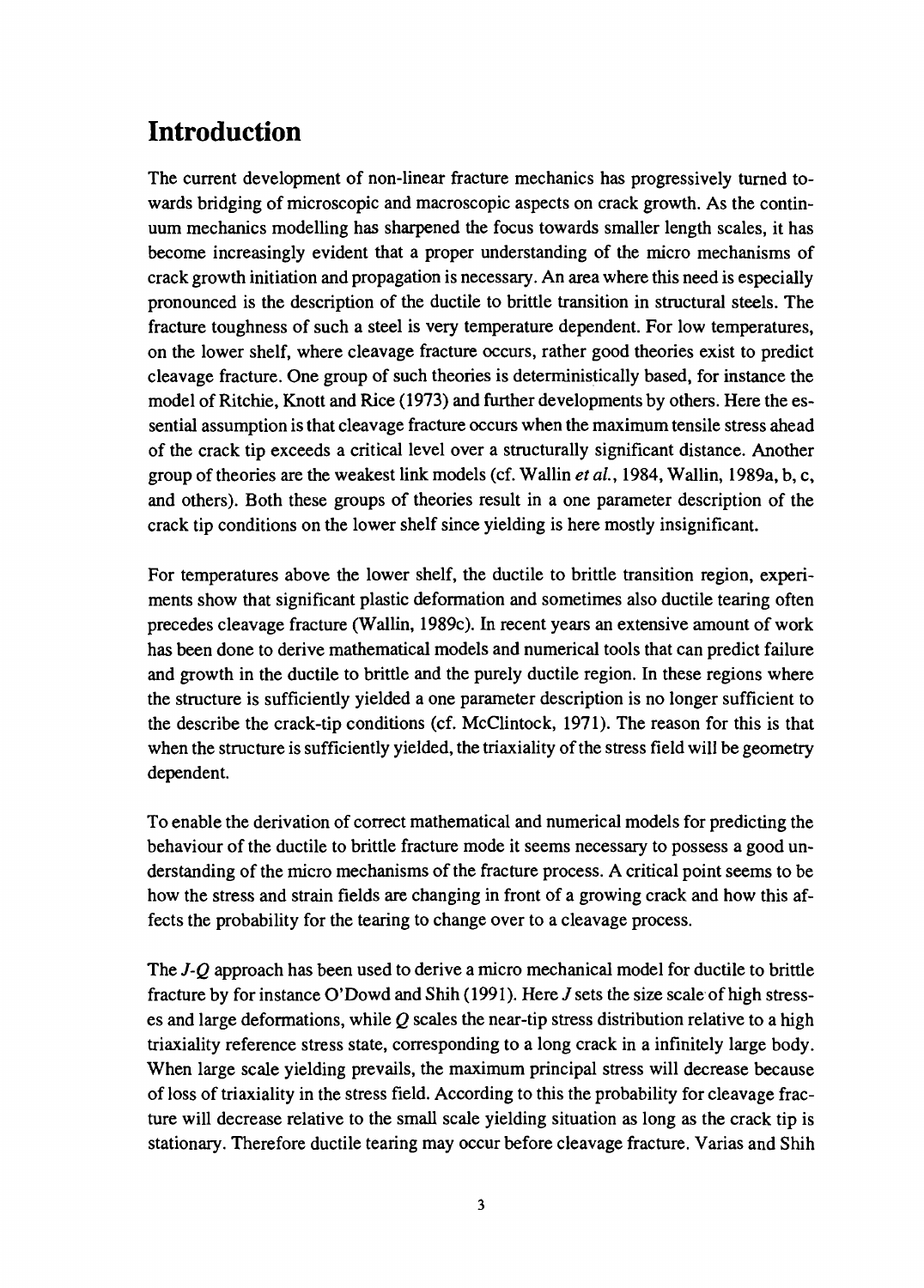(1993) investigated the near tip fields of a steadily growing crack obeying a one-parameter scaling. Among other things they found that the hydrostatic stress increases with the crack growth, until a steady state solution is reached. Thus, there is competition between this effect and the decrease in the hydrostatic part of the stress field due to loss of constraint. O'Dowd *et al.* (1994) have used FE-analyses to investigate the influence of specimen geometry and transient growth on the stress and strain crack-tip fields. They found that the finite strain zone ahead of a growing crack was significantly smaller than the finite strain zone at the onset of growth and that the maximum principal stress increased with about 6%. It was also observed that the stress peak moved closer to the crack tip for the growing crack and that the blunting was minimal, so that the crack retains a rather sharp profile during growth.



Figure 1: *Slip line field in front of a blunted crack, from Rice and Johnson (1970).*

Knott (1980) described the micromechanisms of ductile crack growth in metals. He distinguished between the two processes of internal necking and fast shear. It is a general agreement that a high hydrostatic stress field is necessary for voids to grow in the material even though they can be nucleated from dislocation pile-ups and by particle cracking caused by high plastic strains. In the internal necking process voids nucleate from parti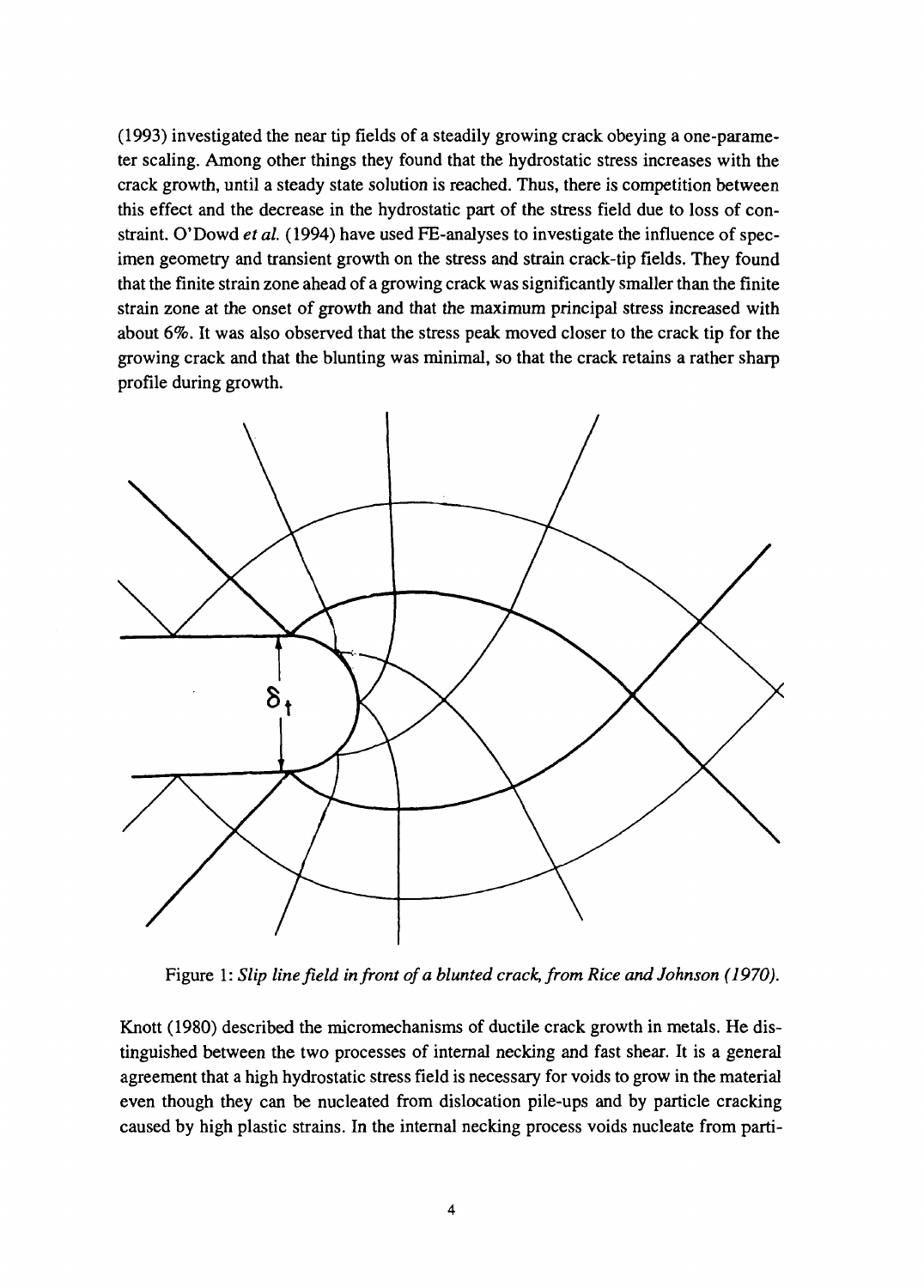cles poorly bonded to the matrix and at a distance of approximately 1.1 COD (Crack Tip Opening Displacement) from the crack tip. The void grows due to a high level of hydrostatic stress, and an instability point is reached when the crack tip joins with the void. In the fast shear case the crack links with nucleated voids along curved paths corresponding to the shear bands in front of a blunted notch (Fig. 1, from Rice and Johnson, 1970). The shear fracture mode develops easier in material with a low strain hardening and a high yield stress. When the crack grows by the mechanism of fast shear the crack will start to grow in the direction of maximum strain, *i.e.* at an angle of 45 ° with the prospective crack plane according to Anderson (1995). But due to global symmetry the crack must on a global scale remain in the original plane. The crack solves this by growing in a zig-zag pattern.

In this work a fairly systematic microscopic study on ductile crack growth in the A508B pressure vessel steel has been performed in order to qualitatively couple the newly developed theoretical results to direct observations. The main method of investigation was to subject fracture mechanics specimens (sub-sized three point bend specimens) to predetermined load levels corresponding to certain predetermined amounts of ductile crack extension. The specimens were then cut perpendicularly to the plane of the crack and the area in front of the crack was examined in a Scanning Electron Microscope (SEM). The object of these examinations was determine if the computational results discussed above could be correlated to crack extension characteristics and to study whether the mechanism of ductile growth was of the void growth type or of the fast shear mechanism. This is important for further numerical modelling of the process.

The material investigated has been subjected to two different heat treatments. The first one was the normal treatment performed by the manufacturer. A special additional heat treatment was also performed in order to raise the transition temperature to about 60° C, with the object to provide a more convenient testing situation. Charpy V tests were performed for the specially heat treated material to obtain the temperature dependence of the toughness. This was also studied by performing fracture toughness determination on the same type of specimens as were used for the microscopic study.

### **Material**

The material utilized in this investigation is the nuclear pressure vessel steel A508 with the composition shown in Table 1, which was used both in the as-delivered condition as well as after a modifying heat treatment. This heat treatment was performed in order to move the ductile-to-brittle transition of the original material to a temperature range where no cooling of the specimen would be necessary during testing. In the as-delivered condition, quenched and tempered, the transition covered the range -100 -  $0^{\circ}$ C (Oberg, 1994, and Fig. 3). The possibility of moving the transition temperature to higher levels was dem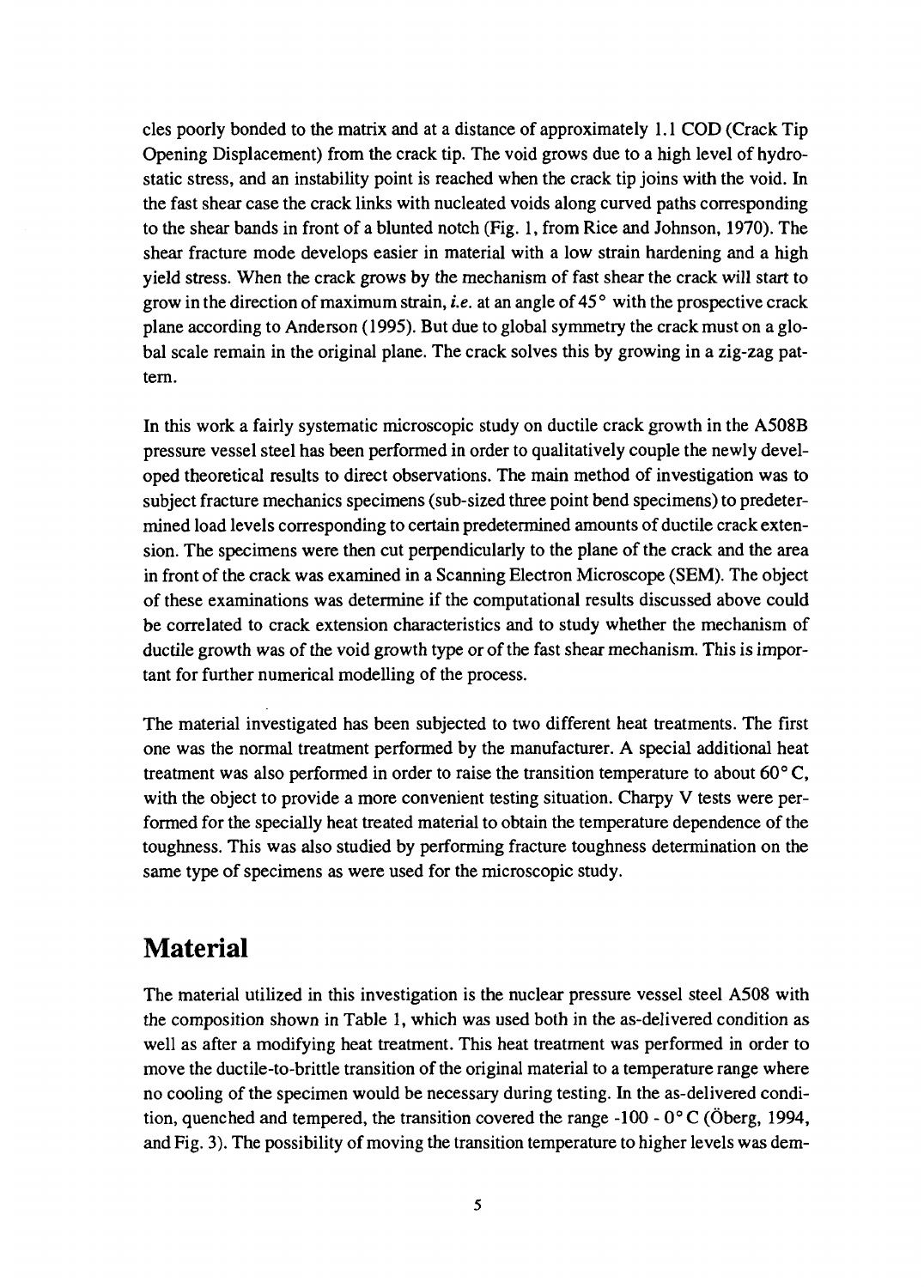onstrated in the Three Mile Island Vessel investigation project where the temperature history of the vessel could be inferred from among other things the transition behaviour of samples taken from different locations of the vessel (cf. Diercks and Neimark, 1994). The result of that project was that an increase in the austenitizing temperature results in an increase in the transition temperature.

| C/%  | $Mn\%$ | $Cr/ \%$ | Mo/% | Ni/% | Cu/% | S/%   |
|------|--------|----------|------|------|------|-------|
| 0.18 | 0.92   | 0.46     | 0.57 | 0.79 | 0.11 | 0.003 |

Table 1: *Chemical composition of the material.*

In order to determine if a transition temperature suitable for the present purpose could be obtained, small Charpy V specimens were heat treated in a small furnace. Cooling of the specimens was done in air resulting in a cooling rate of approximately 50° C/min. For an austenitizing temperature of 1070° C during 15-20 minutes and no annealing afterwards a transition temperature near the target value was achieved. Next step was to realize this treatment in a piece large enough for cutting out large fracture mechanics specimens. The dimensions of the piece were  $540 \times 150 \times 50$  mm. The piece was heat treated at the same temperature, but the cooling had to be more efficient because of the larger mass. To get a cooling rate of approximately 50° C/min the piece was cooled with flowing argon gas. The microstructure for the heat treated steel can be seen in Fig. 2a.

The hardness was measured across a section in the middle of the piece, in order to check the homogeneity. The results are shown in Fig. 2b.

Fig. 3 shows three different Charpy V test series and  $J<sub>1c</sub>$  for subsized SEN(B) experiments as functions of temperature. The Charpy V results shown is for the original material, for the heat treated Charpy V specimens and for Charpy V specimens cut from the heat treated piece. An increase in the transition temperature of about 125°C can be seen. The difference between the material heat treated in the form of Charpy V specimens and the material heat treated as a large piece is small. The purpose of these tests was to check that the heat treatment procedure for the large piece would result in the desired transition behaviour.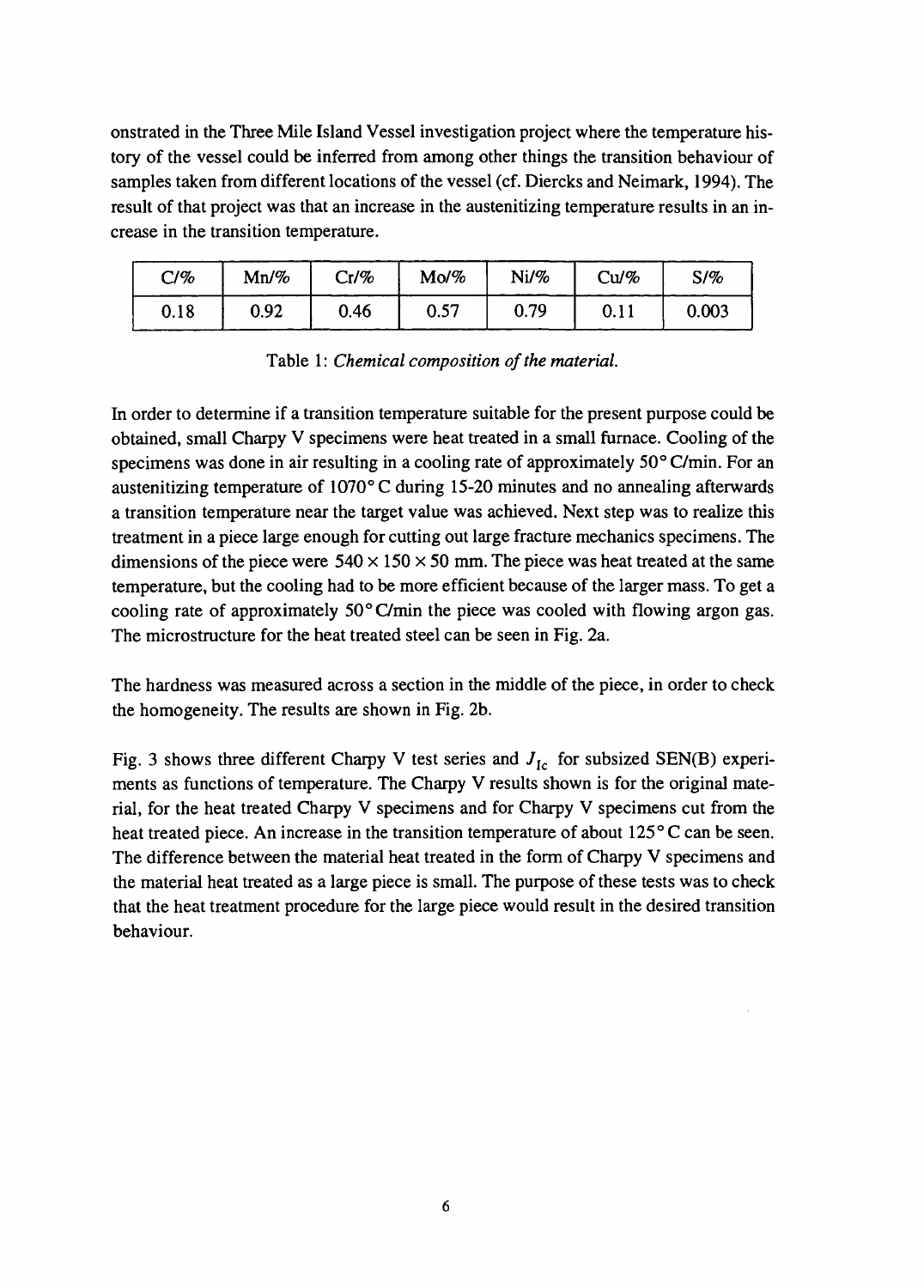

Figure 2a



Figure 2: *Microstructure of heat treated material (Fig 2a) and hardness test results. (Fig. 2b).*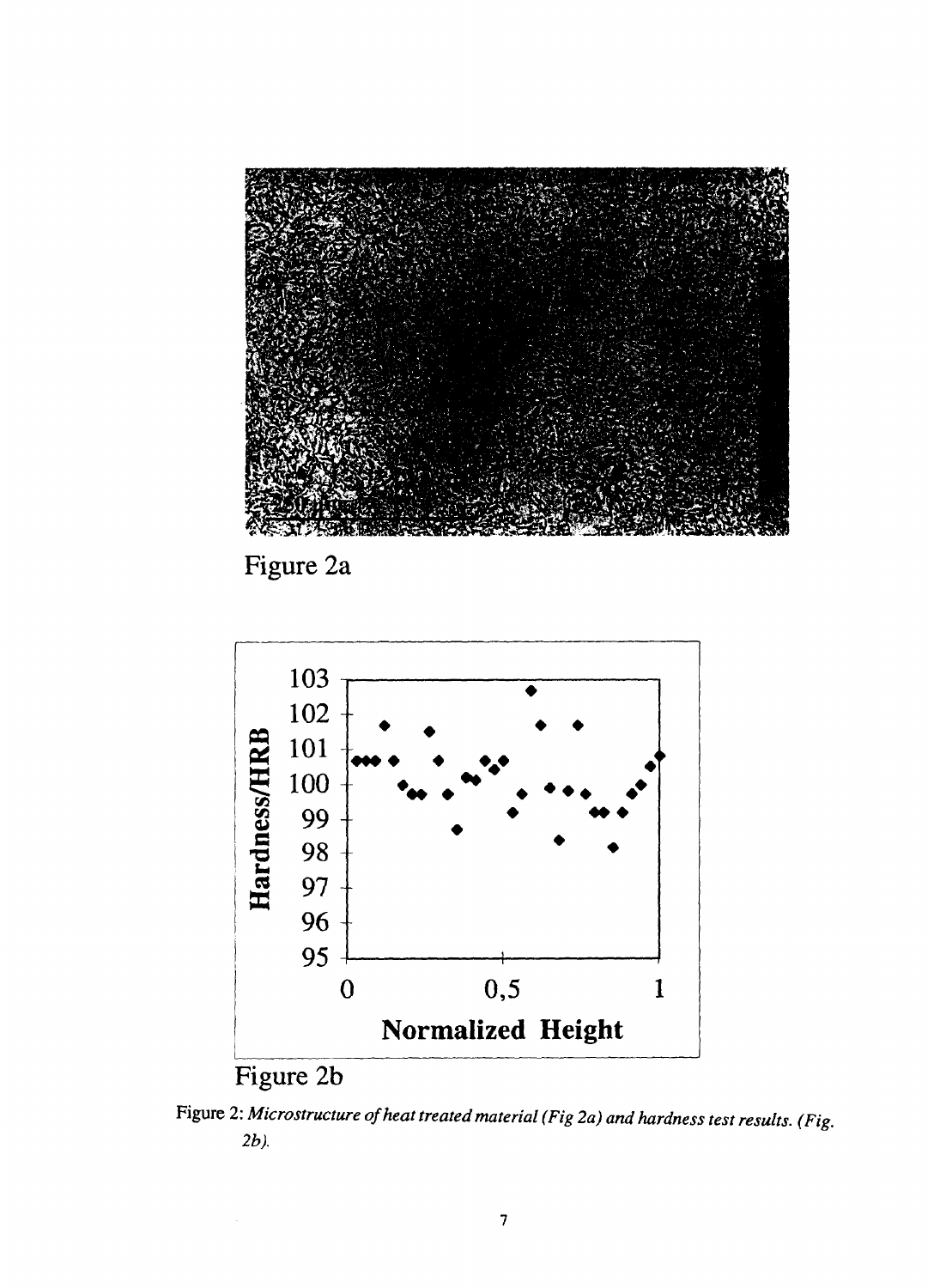



 $\infty$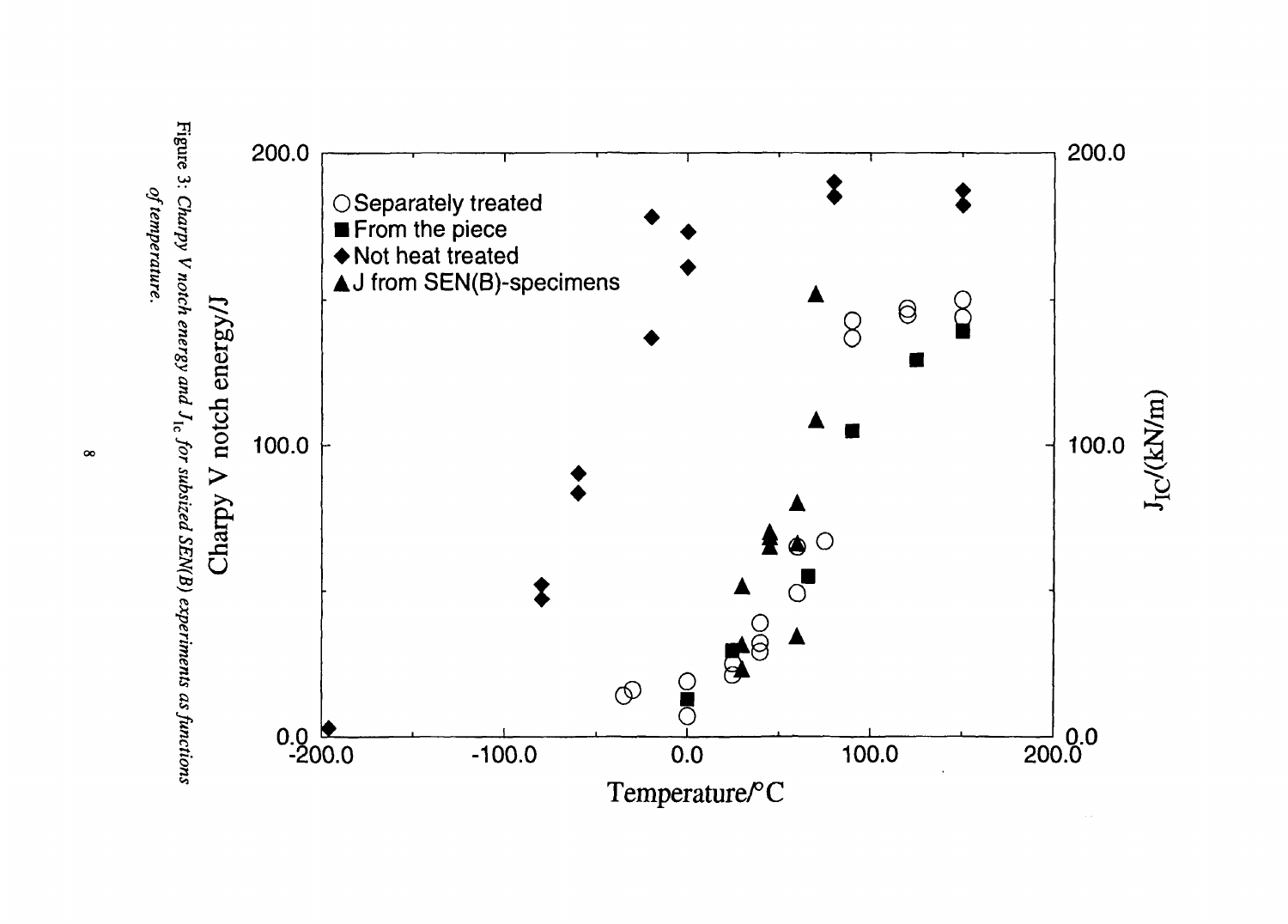

Figure 4: *Tensile testing of original and modified material.*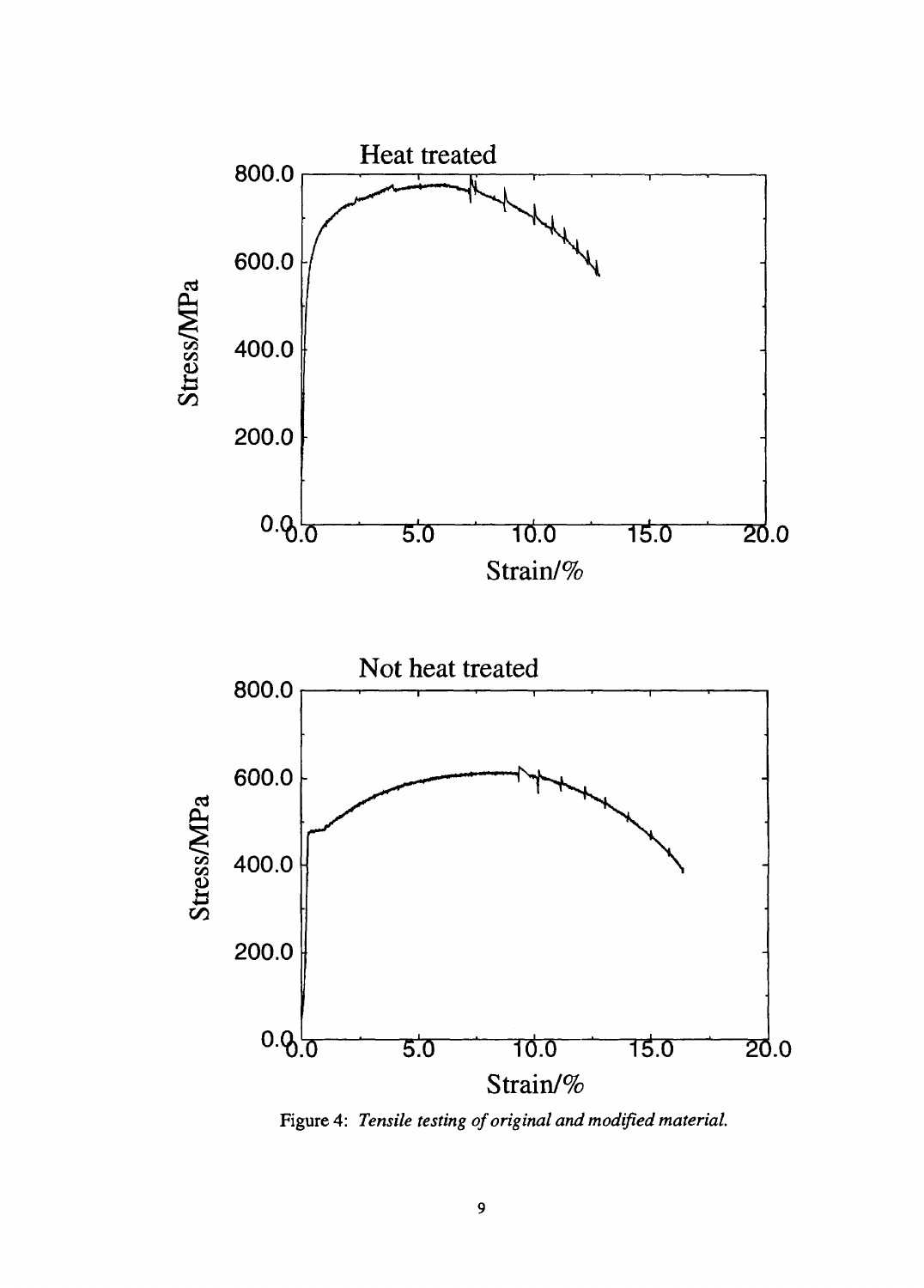Tensile tests were performed at different temperatures for both the heat treated material from the piece and the original material. The tests were conventional low strain rate tests on round bars (5 mm), with a strain rate of 1.2%/min. The specimens were heated with an infrared heater. The strain was measured using two extensometers on each side of the tensile test specimen. Typical stress-strain curves are shown in Fig. 4. As can be seen in Fig. 4 the original material has a lower ultimate tensile strength (UTS) and larger total strain to failure than the heat treated material. The Lüders' strain in the original material has probably developed because the original material has been stored at ambient temperatures for 20 years. In the original material the yield stress  $\sigma_Y$  was taken as the lower yield stress  $(R_{el})$  and in the heat treated material as  $R_{p0.2}$ . An equation of the type (1) was adjusted to the tensile data.

$$
\frac{\varepsilon^P}{\varepsilon_\mathbf{Y}} = \left(\frac{\sigma}{\sigma_\mathbf{Y}}\right)^n - 1. \tag{1}
$$

Here  $\varepsilon^p$  is the plastic strain and  $\varepsilon_\text{Y}$  the yield strain. The hardening exponent *n* was evaluated with the inclusion of post-necking data using the Bridgeman correction. Values of the different quantities are shown for different temperatures in Table 2.

| Specimen<br>no: | Heat<br>treated | <b>Test</b><br>temperat<br>ure/°C | $E-$<br>modulus/<br>GPa | $\boldsymbol{n}$ | $\sigma_Y$ , R <sub>p0.2</sub> /MPa | $R_m/MPa$ |
|-----------------|-----------------|-----------------------------------|-------------------------|------------------|-------------------------------------|-----------|
| 4594            | no              | $\bf{0}$                          | 210                     | 8.3              | 567                                 | 802       |
| 4624            | yes             | 60                                | 213                     | 8.3              | 560                                 | 766       |
| 4626            | yes             | 60                                | 212                     | 8.3              | 563                                 | 777       |
| 4592            | no              | 100                               | 211                     | 7.1              | 483                                 | 620       |
| 4593            | no              | 100                               | 209                     | 7.1              | 477                                 | 626       |
| 4627            | yes             | 100                               | 214                     | 7.7              | 542                                 | 799       |
| 4628            | yes             | 100                               | 210                     | 8.3              | 567                                 | 802       |

Table 2: *Conventional mechanical properties of the material.*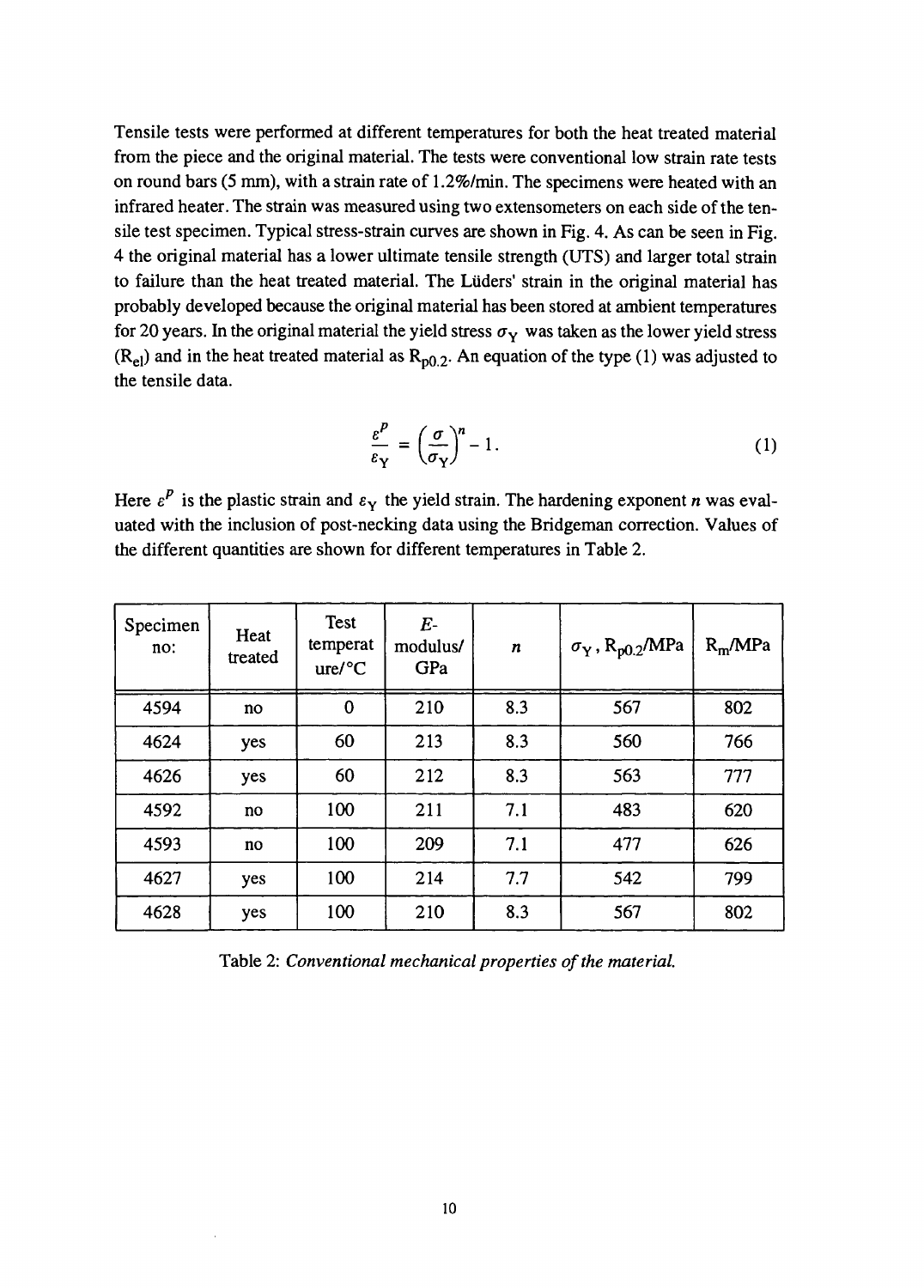

 $\equiv$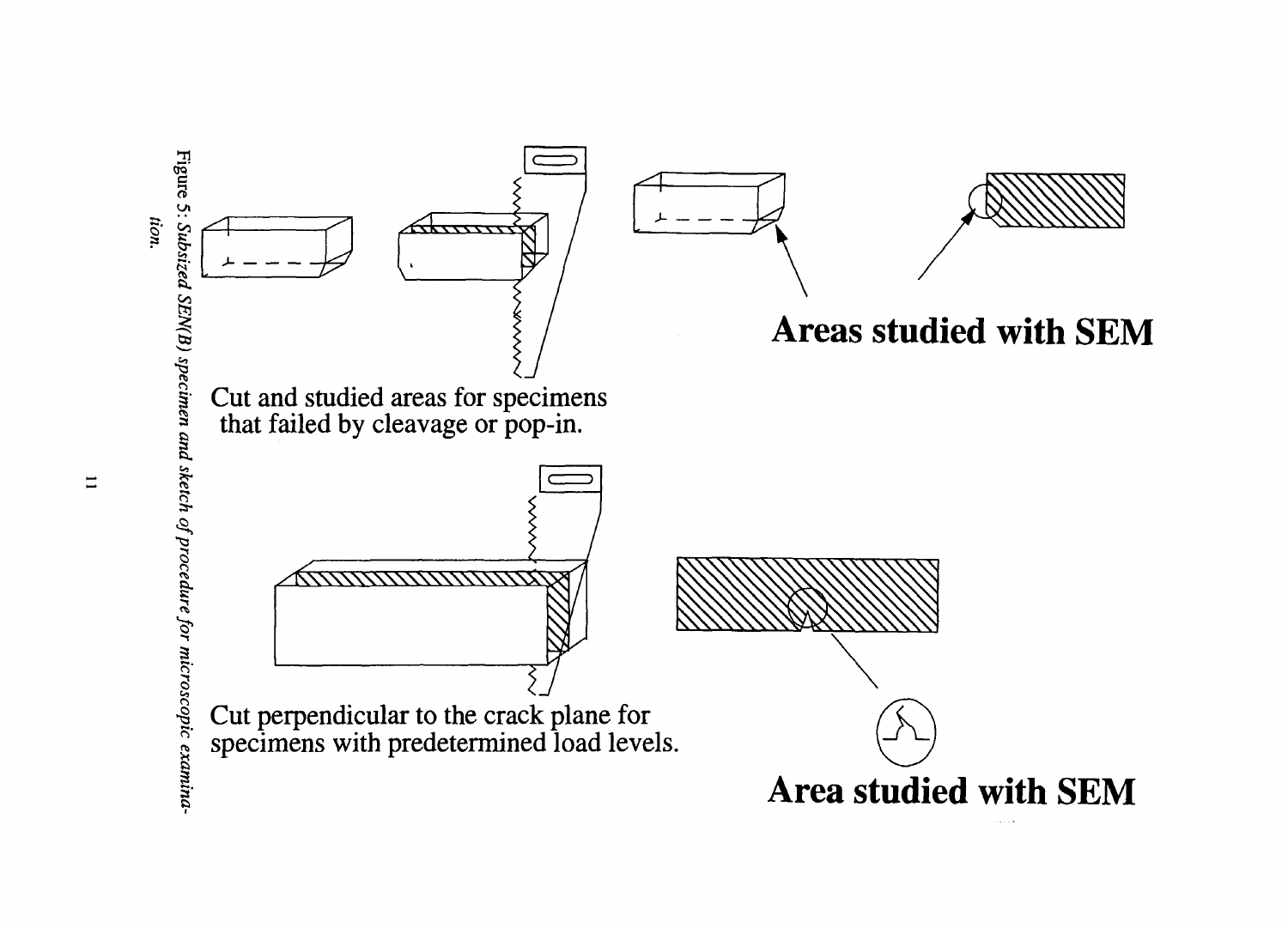### **Fracture mechanics testing**

The fracture mechanics experimentation performed had two main objectives. First, the transition behaviour of the material was to be characterized in terms of fracture toughness and in particular the upper limit of the transition region was to be determined. Second, detailed microscopic examination of the fracture process from initiation to some amount of ductile growth was to be performed. To reach both these objectives, it was considered sufficient to use subsized SEN(B)-specimens.

#### Specimen description

The specimens used were SEN(B)-specimens (Fig. 5) with the following dimensions: width  $W=10$  mm, span  $S=4W$ , thickness  $B=W$  and  $BN=0.8W$ . Here BN is the distance between the roots of the 45 degrees included side-grooves . The crack plane direction was the same in all specimens so that the crack plane was the same as the working direction. The specimens were precracked in the final heat treated condition before side grooving. The precracked specimens all had an initial crack size  $a$  of  $0.5W \neq 0.05W$ .

#### Transition curve determination

As the objective was to characterize the transition behaviour and thus cleavage events are those of main interest, it was considered sufficient to determine the /-integral at the point of crack growth instability. This quantity is then termed the fracture toughness  $(J<sub>1c</sub>)$ . In practice the point of instability was defined as when the load versus displacement record of a specimen experienced a discontinuity corresponding to an increase of 1 % or more in crack size.

The *J*-value was calculated as the sum of the elastic  $(J_e)$  and plastic components  $(J_p)$ , according to the procedures in ASTM 813-89 (1990). During fracture toughness testing CMOD was measured using a clip gauge attached via grooves to the specimen. Slow stable crack growth was measured using the unloading compliance method. The specimens were heated with a infrared heater and the temperature was measured within  $\pm 1$  °C.

At each of the temperatures 30,45, 60,70 , 80 and 100° C, three specimens were tested. None of the specimens failed by cleavage or pop-in at  $100^{\circ}$ C. At  $80^{\circ}$ C one specimen failed by pop-in. In the temperature range  $30\text{-}70\text{°C}$  all specimens failed by cleavage or pop in. In the *Jlc* versus temperature graph (Fig. 3) only those specimens that failed by cleavage or pop-in are shown. The results from the Charpy V testing is shown in the same figure to allow comparisons. It can be seen that the information about the transition behaviour by the Charpy tests is almost the same as by the fracture mechanics tests. The low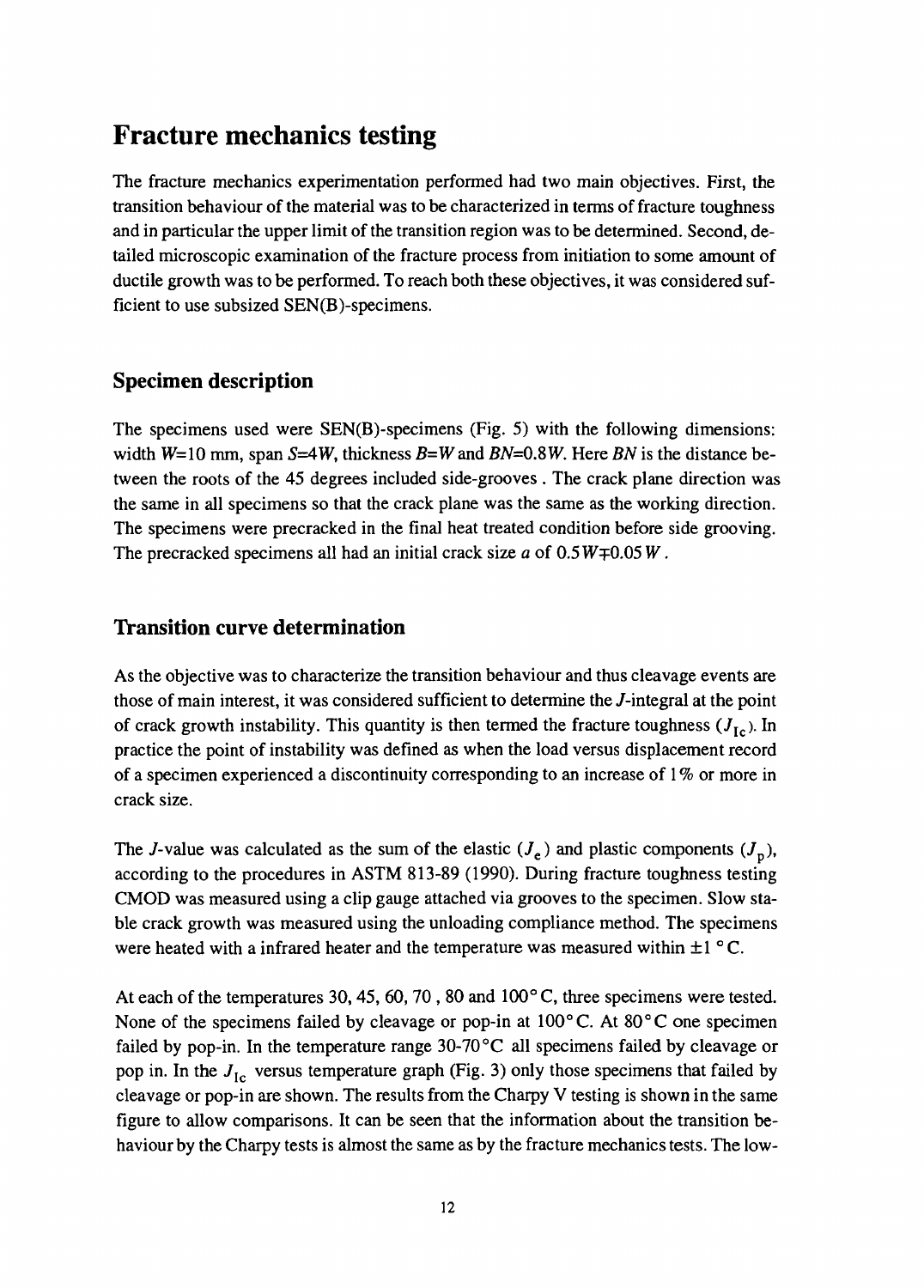er transition temperature seems to be around  $+10^{\circ}$ C and the upper one around 80 $^{\circ}$ C.

#### Three point bend tests with predetermined load levels

In order to study how the crack tip blunts, crack growth initiates and continues in the ductile region a number of  $SEN(B)$ -specimens ( $W=10$  mm) were subjected to predetermined load levels, different for each specimen. Each load level corresponded approximately to a predetermined amount of growth. Both the specially heat treated material and the original material were studied. The specimens were after unloading from this level cut perpendicularly to the crack plane (Fig. 5) and the area in front of the crack was studied with SEM. The photographs provide a good picture of how the ductile growth is initiated and continued in this material. After the examination were two of the specimens successively polished, each time removing approximately  $100 \mu m$  of the surface and were thereafter examined again to study the three dimensional behaviour of the crack growth.

The test temperatures were chosen with the intention to give a ductile fracture behaviour. Test temperatures, number of specimens at each temperature and applied load levels are compiled in Table 3. Here the /-value is the area under the load-displacement curve which can be seen as a relative measure of the applied load level

| Specimen<br>no: | Temper-<br>ature/°C | Heat treated | Applied<br>load level<br>J/kNm |
|-----------------|---------------------|--------------|--------------------------------|
| 4469            | 100                 | yes          | 75                             |
| 4488            | 100                 | yes          | 90                             |
| 4478            | 100                 | yes          | 125                            |
| 4490            | 100                 | yes          | 175                            |
| 4479            | 100                 | yes          | 225                            |
| 4483            | 100                 | yes          | 400                            |
| 4480            | 100                 | yes          | 500                            |
| 4487            | 100                 | yes          | 595                            |
| 4583            | 100                 | no           | 75                             |
| 4585            | 100                 | no           | 125                            |
| 4584            | 100                 | no           | 225                            |
| 4582            | 100                 | no           | 400                            |
| 4482            | 80                  | yes          | 225                            |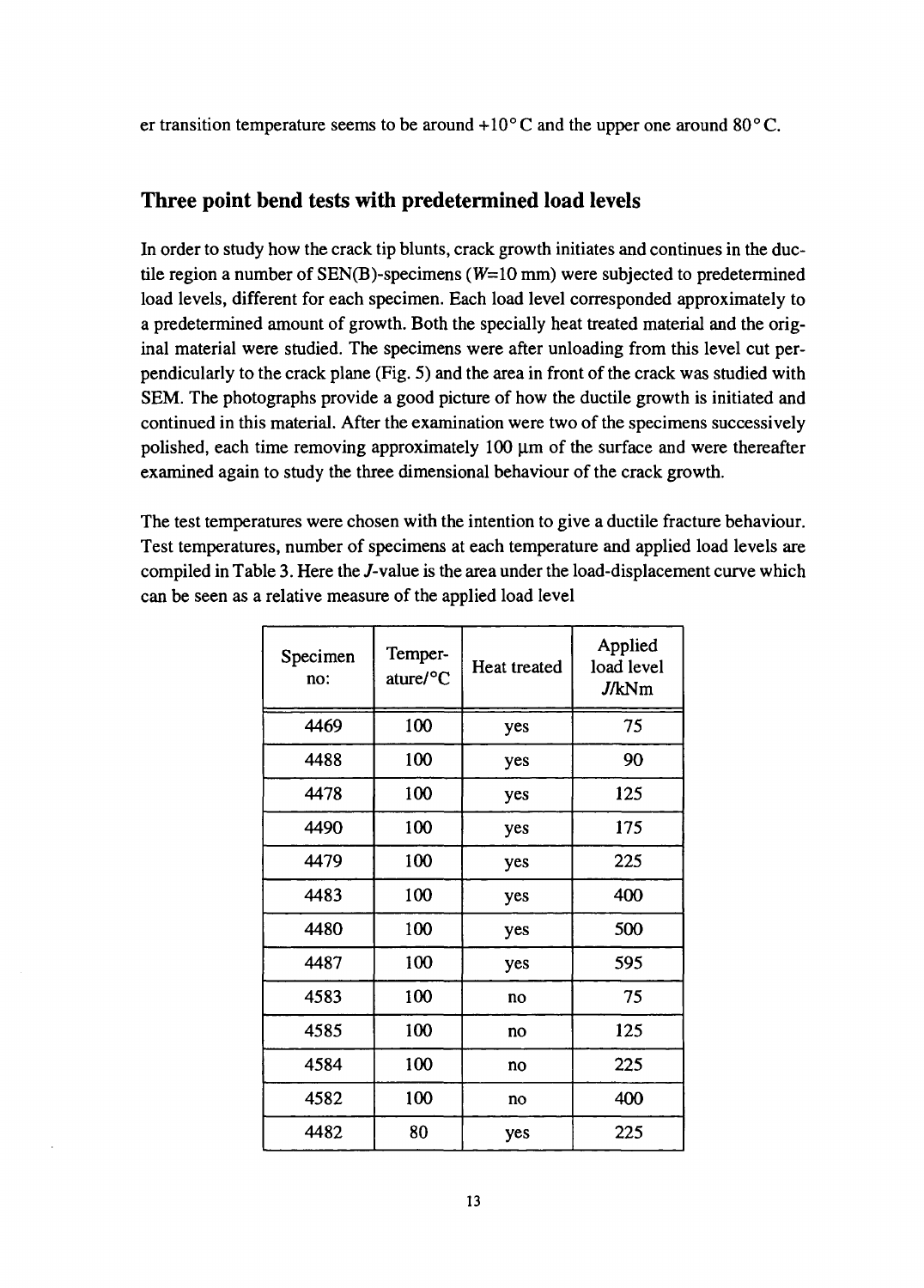| Specimen<br>no: | Temper-<br>ature/°C | Heat treated | Applied<br>load level<br>J/kNm |
|-----------------|---------------------|--------------|--------------------------------|
| 4484            | 80                  | yes          | 400                            |
| 4481            | 70                  | yes          | 300                            |

Table 3: Applied load levels and testing temperatures for subsized SEN(B)-specimens with *predetermined load levels.*

### **Microscopic examination**

#### Technical description of microscopic examination.

Two types of microscopic investigations were performed (Fig. 5). First, analyses of the fracture surfaces of the subsized SEN(B)-specimens that failed by cleavage or pop-in, and second, analyses of cross sections of those that showed a purely ductile fracture behaviour.

A JSM 840 Scanning Electron Microscope (SEM) was employed for the fracture surface analyses. Secondary electrons with an acceleration voltage of 10 kV and a large working distance (48 mm) were used. The samples for the cross section investigations were polished and about 85% of them etched with 4% nital. The remaining samples were not etched to see if this procedure could give more information. The cross section pictures were recorded digitally with a Zeiss 942 DMS, resolution 2048\*2048. Most of the pictures were taken with secondary electrons and an acceleration voltage of 10 kV. Other values of the acceleration voltage were tried. Some unetched samples were investigated with back scattered electrons. Short working distance and small probe current were used to get a high resolution.

#### Results from the microscopic examination of the ductile crack growth

In this section we consider the pictures taken of the specimens tested at  $100^{\circ}$ C and with predetermined load levels. The photographic view is shown in Fig. 5. In Fig. 6 a sequence of pictures is shown which were taken from different specimens subjected to different load levels (J=75-595 kN/m), corresponding to different amounts of ductile crack growth (0-2 mm). The sequence shows how the crack tip blunts, initiates and grows. The ductile growth can be seen to follow a zig-zag pattern.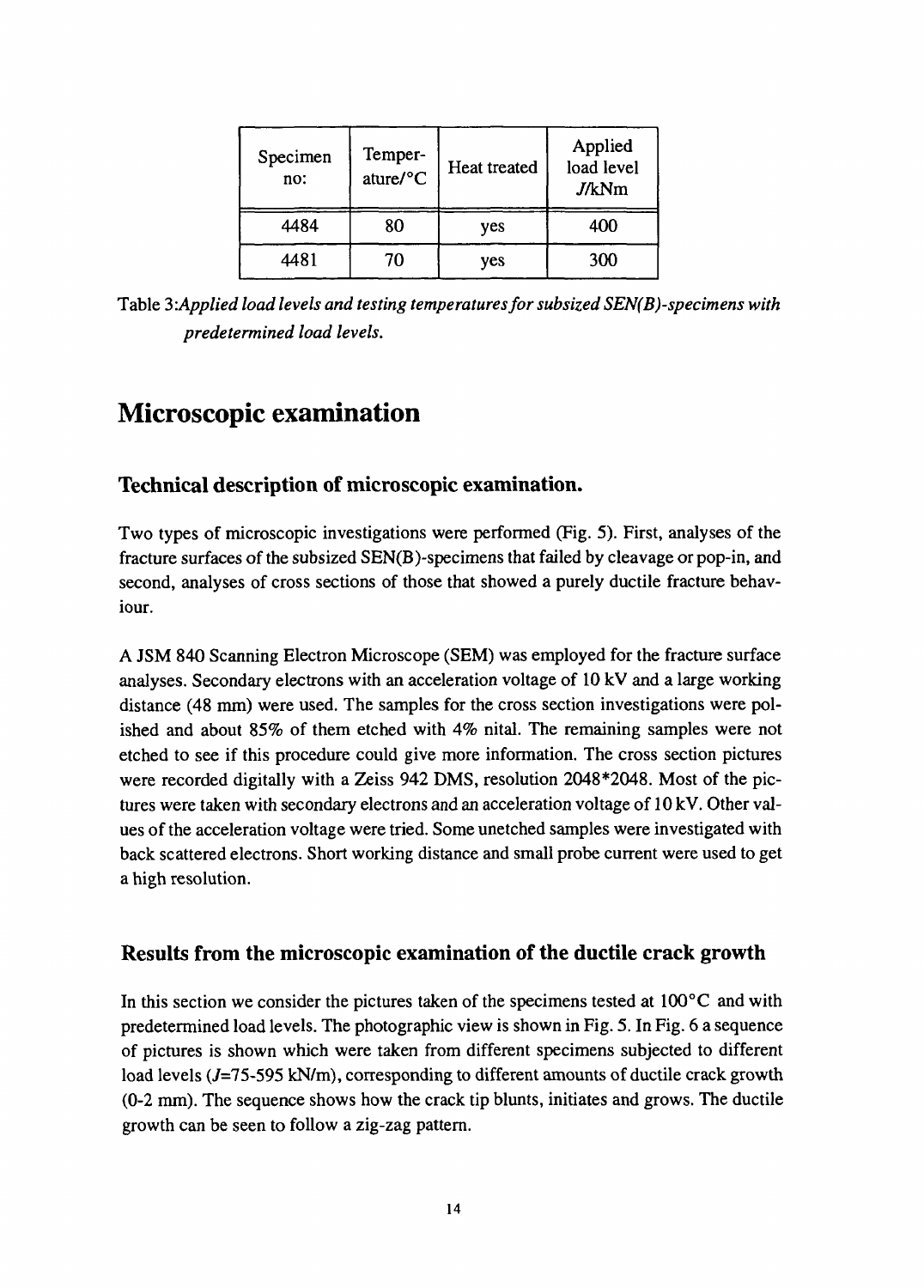The picture in Fig. 6a is taken from the mid section of a specimen where the applied load level  $(J=75 \text{ kN/m})$  has caused blunting of the initially sharp crack. This specimen was successively polished and photographed, each time removing approximately 100  $\mu$ m of the specimen surface. The picture in Fig. 6a is characteristic for the different sections in the manner that micro cracks and voids seem to initiate in one of the "corners" of the blunted tip. In Fig. 6a a micro crack consisting of a cracked carbide package can be seen in the lower corner of the blunted tip. In the upper corner a void has nucleated around a slag particle. Along a grain boundary in the upper corner a void with fairly rectangular shape can also be seen. The small dark area in front of the blunted tip is just a shadow effect and not a crack. In the other sections of this specimens voids nucleated along grain boundaries were commonly seen. The crack in Fig. 6a is considered to be close to initiation. CTOD is at this load level of the order 50-60  $\mu$ m.

In Fig. 6b the applied load level  $(J=125 \text{ kN/m})$  has forced the crack to grow further. This picture captures successfully the different mechanisms studied in different specimens. It is seen that the crack initiates in both the lower and the upper corner of the blunted tip but that it propagates along the upper path. The fracture path follows the slip lines in front of a blunted crack very well (compare with Fig. 1). The large void furthest from the crack tip is nucleated due to a cracked slag particle. It has been more difficult to decide the sources of the other large voids. These can emanate from slag particles but can also have been nucleated from smaller voids in the shear bands. From this picture and from pictures with higher magnification it can be seen that the crack shows a tendency to grow along the grain boundaries. In Fig. 7a the marked area in Fig. 6b is enlarged. In this area small voids have nucleated along straight lines emanating from the larger void. The distance between these voids is of the order of  $1-5 \mu m$ .

Fig. 7b shows the marked area in Fig. 6c. Here it can be seen how a couple of voids have nucleated along a path where the crack probably would have grown if a slightly higher load level were applied. The distance between these voids is of the order  $10-30 \mu m$ .

The specimen in Fig. 6d experienced a load level  $(J=595 \text{ kN/m})$  corresponding to 2 mm growth. It can be seen that the crack growth still follows a zig-zag pattern, even after a relatively large amount of ductile growth.

In Fig. 7c the marked area in Fig. 6d is shown. In this picture the surface has dimples from relatively large voids connecting an even larger void, and the distance between these voids is of the order 20-30  $\mu$ m. Relatively large voids that nucleated from slag particles or cracked carbides can also be seen at a relatively large distance from the crack-tip.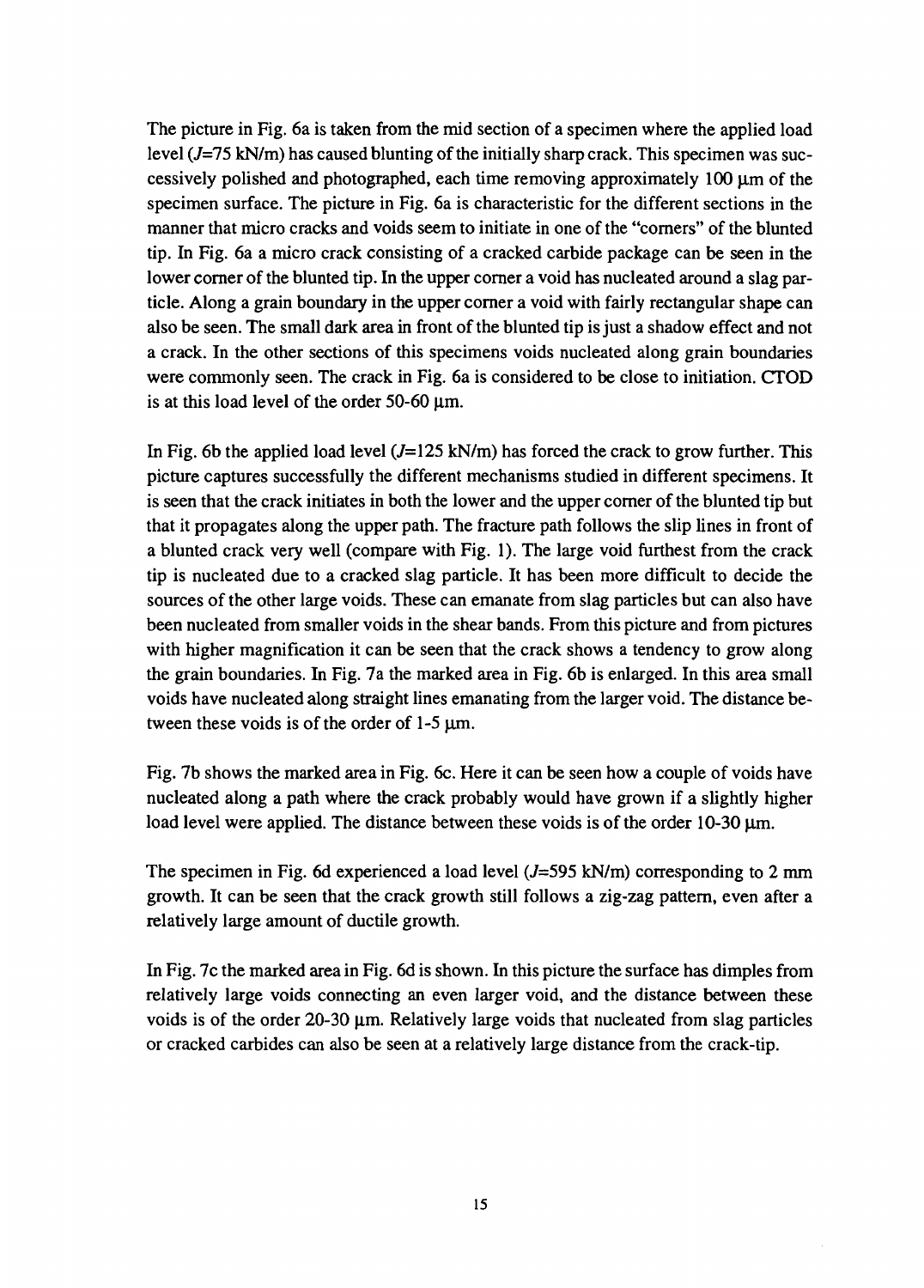

Figure 6: *Sequence of photographs taken perpendicularly to the crack plane at different stages of ductile crack growth.*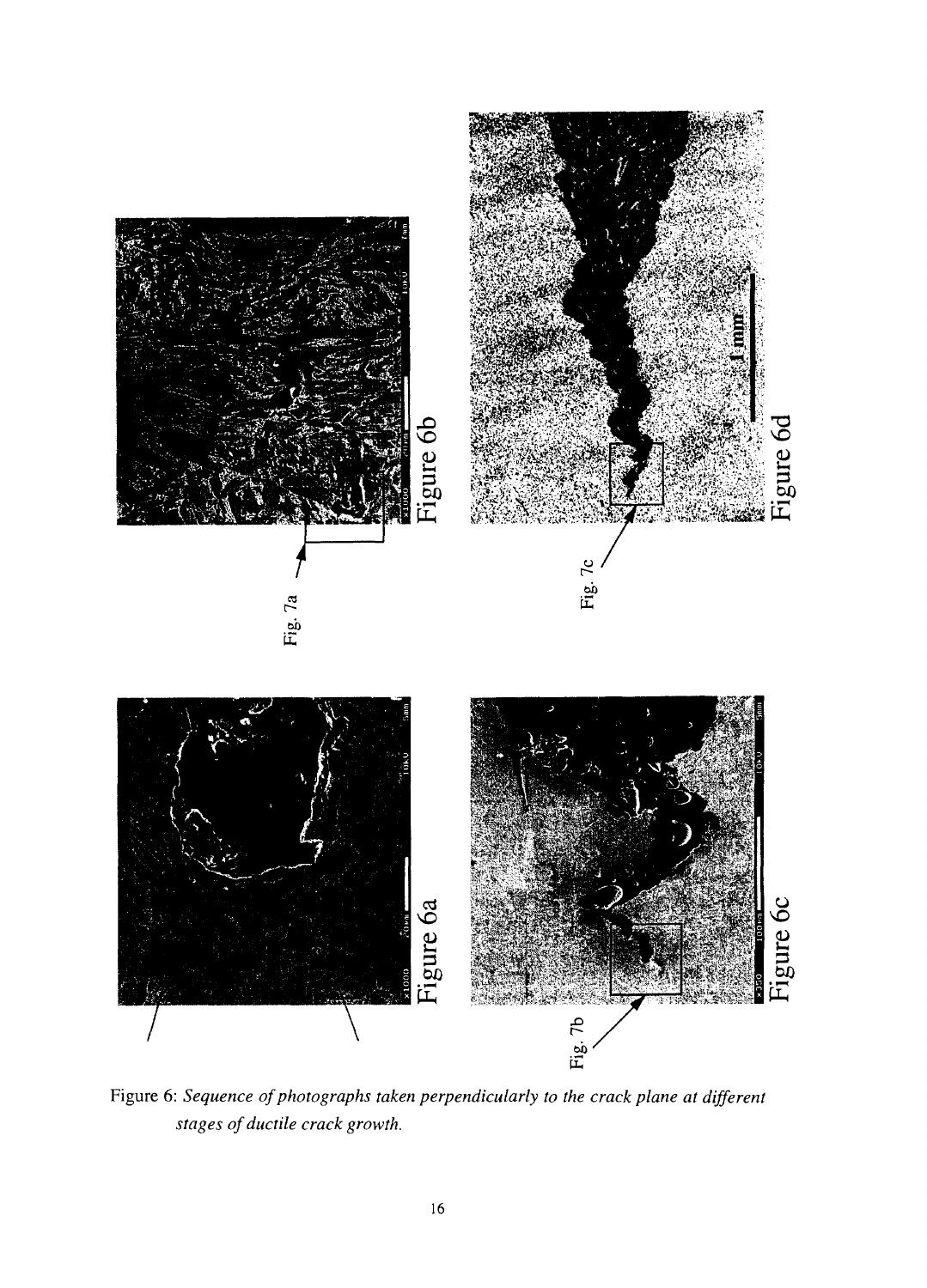



Figure 7b



Figure 7d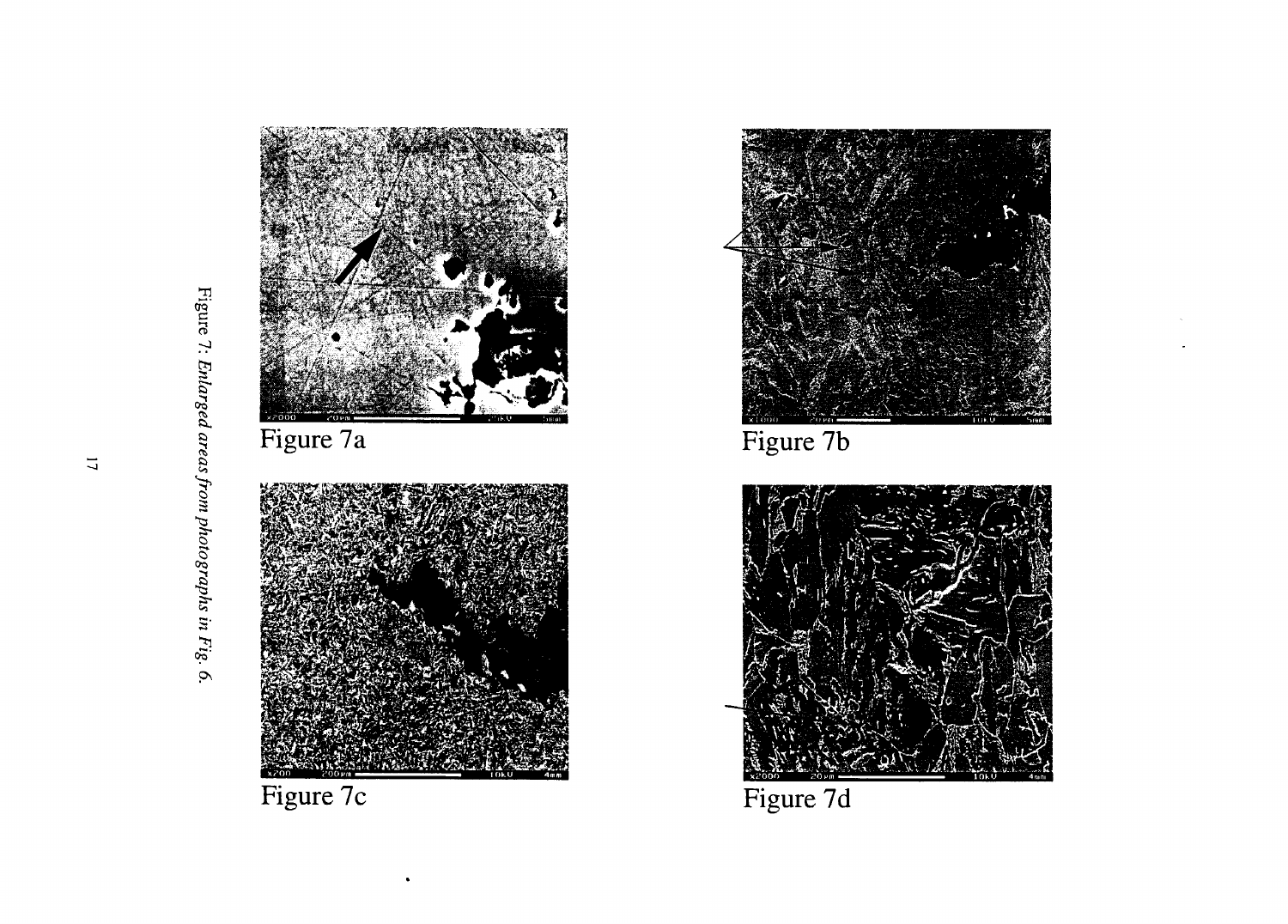

Figure 8: *Photographs from different sections of a specimen subjected to a load level of J=225 kN/m.*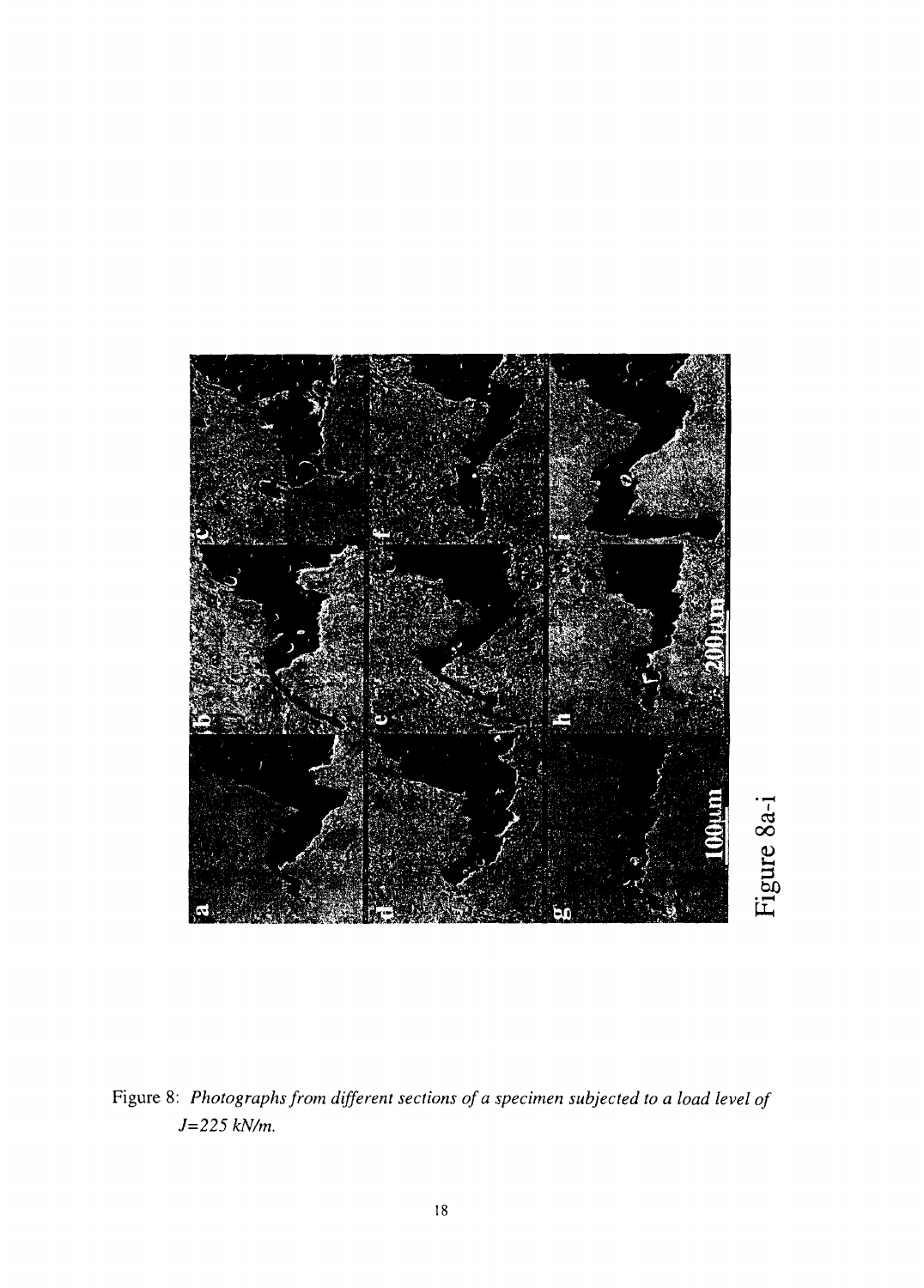In Fig. 7d a cracked slag particle can be seen in the upper right corner. The larger void below the cracked carbide shows under closer inspection dimples from smaller voids. In the lower part of the picture it is seen how voids and micro cracks nucleate from a boundary connecting four different grains and from cracked carbides inside the grains.

Fig. 8 shows a sequence of photographs from the same specimen  $(J=225 \text{ kN/m})$ . The first picture is from the mid-section and the following were taken after successively removing approximately  $100 \mu$ m of the specimen surface. Notice that the scale in picture 8 differs from the others which has the same scale as Fig. 8g. It can be noted that in this sequence which covers approximately 1 mm of the crack front, the zig-zag pattern seems to start in the downward direction. Notice also the rather big difference in crack shape along the front.

#### Discussion of the ductile crack growth and its micromechanisms

The ductile crack growth seems to follow a zig-zag pattern, which is characteristic for some materials. It is especially materials with low strain hardening and high yield stress that exhibit this behaviour. This can be explained by the fact that the strain is at maximum at an angle of  $45^\circ$  with the prospective crack plane. It is a general agreement that voids can nucleate due to a high plastic strain. A material with low strain hardening will not be able to sustain so much further loading when increases in stresses and strains occur close to impurities or voids in the material. This will lead to that strain localization takes place (Knott, 1980). This often occurs in the maximum strain direction but due to global symmetry the crack must on a global scale remain in the original plane. As mentioned above the crack solves this by growing in a zig-zag pattern (Anderson, 1995). A material with higher strain hardening could sustain the higher stresses and start to deform plastically at another site without shear localization taking place. Thus in the present material shear deformation seems to be a critical feature in describing the ductile crack growth. The initial crack growth follows very well the slip lines in front of the blunted crack. This is of course only the case in the first step of the process, since the growth changes the slip line field.

In most of the cases studied above, the crack growth seems to start with a micro void nucleated from a cracked particle or carbide package alternatively by debonding between the matrix and inclusions. These voids grow together and join with the crack tip, along paths with localized shearing. The ligament between larger inclusions often appears as it has been sheared off. In some pictures micro cavities which are one to two orders of magnitude smaller are found within the bands. The cavities nucleated by small particles along the path of localized shear can play a crucial role in the process of linking the larger voids together by softening the material and enable the linking process to take place. The crack will tend to follow a slip line which connects the crack tip and the most favourable void.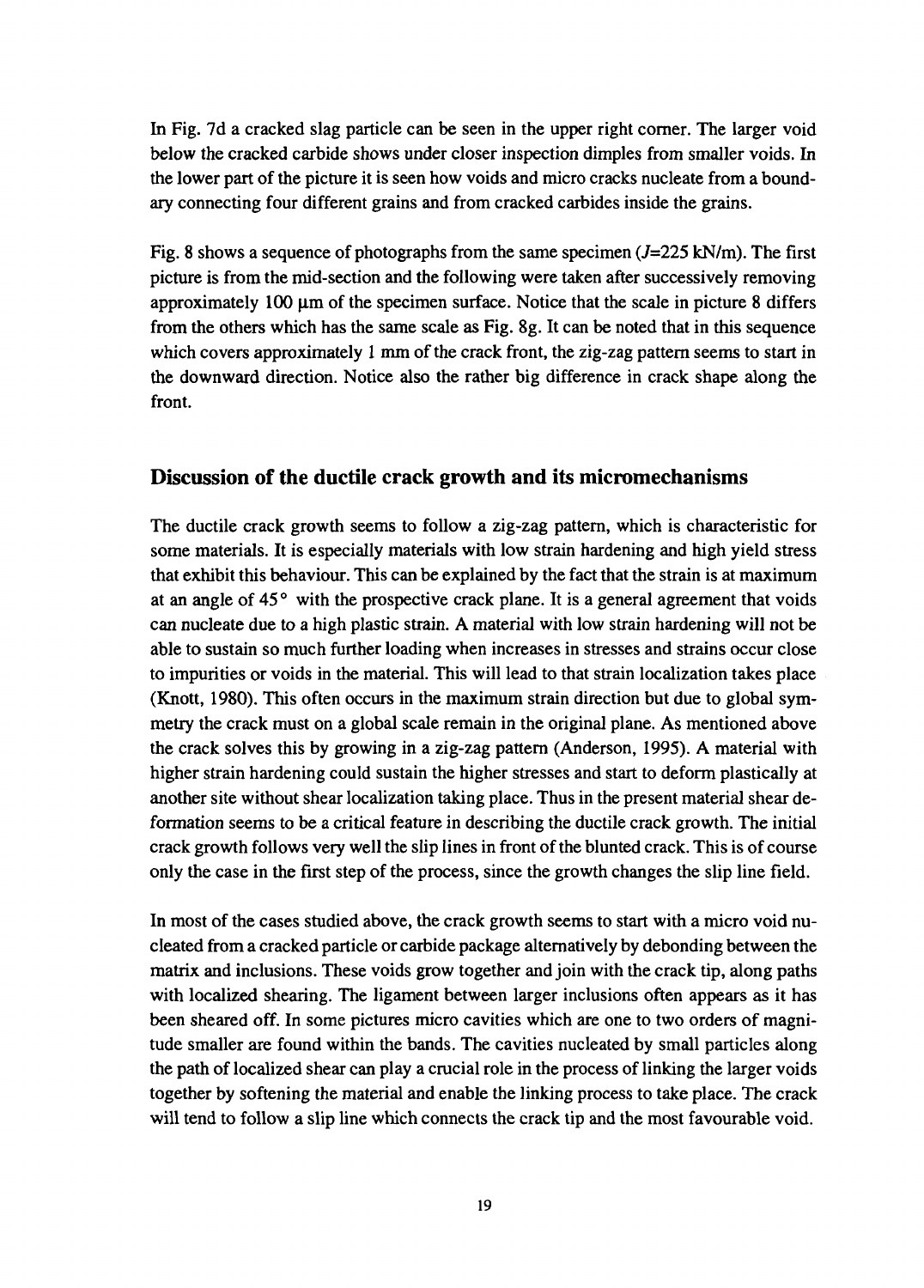The fracture process in which cavities formed around large inclusions are linked through bands of localized shearing has been studied before (cf. Rogers, 1960, and others). Faleskog and Shih (1996) used FE-analyses to investigate the effect of a bimodal distribution of smaller voids or loosely bounded small particles in the material. Their calculations shows how the larger voids enlarge with plastic straining and develop stress concentrations at nearby micro voids. At a critical stress level some micro voids will driven by the stored elastic energy start to grow rapidly. This will increase stresses at other micro voids which then begin to grow. This process goes on in cascades, until the entire ligament has failed by shearing. Here the plastic straining will play an important role since the plastic yielding decreases the tangent modulus which decreases the critical stress for micro void cavitation. The critical role of elasticity driving the micro void growth implies that small inclusions can affect the fracture resistance especially in high strength steels.

The model used by Faleskog and Shih (1997) corresponds on a micromechanical level best to the pure void growth and coalescence model. Even if the major fracture mechanism in our material is shear localisation, the final rupture process seems to be the connecting between larger voids through bands of smaller voids as described above. The process is thus the shear localised fracture but on a more local scale of the void and coalescence mechanism, with the different processes playing different roles at the crack growth. These observations give further justification for the model used Faleskog and Shih (1997) and it seems highly possible that a similar model could be used for the present material.

The sequence in Fig. 8 shows how the crack shape is changing along the crack front. From these pictures it can be concluded that even if the stress field as a whole can be described by a model including one or more parameters, the stress field can on a more local scale vary significantly.

It is often seen in the pictures that small voids nucleate along grain boundaries as well as inside grains. Voids nucleated along the grain boundaries and points where grain boundaries meet are possibly nucleated due to dislocation pile-ups, and those inside the grains possibly due to cracking of small particles or by debonding between the matrix and the particle. The sources that in the ductile fracture process nucleate voids can be the same as those that in a ductile-brittle or brittle fracture would induce the cleavage mechanism. The pictures that have been studied also suggest that it is usually only one to three larger voids that interact with each other and the crack tip at the same time, which is potentially valuable information when a FE-model for the growth is designed.

It was mentioned in the introduction that ductile crack growth often precedes cleavage and that the transition from a ductile to brittle mode could be due to changes in the stress field in front of the growing crack. Before examining the pictures the possibilities of observing changes in the micromechanisms of the ductile growth due to changes in the stress field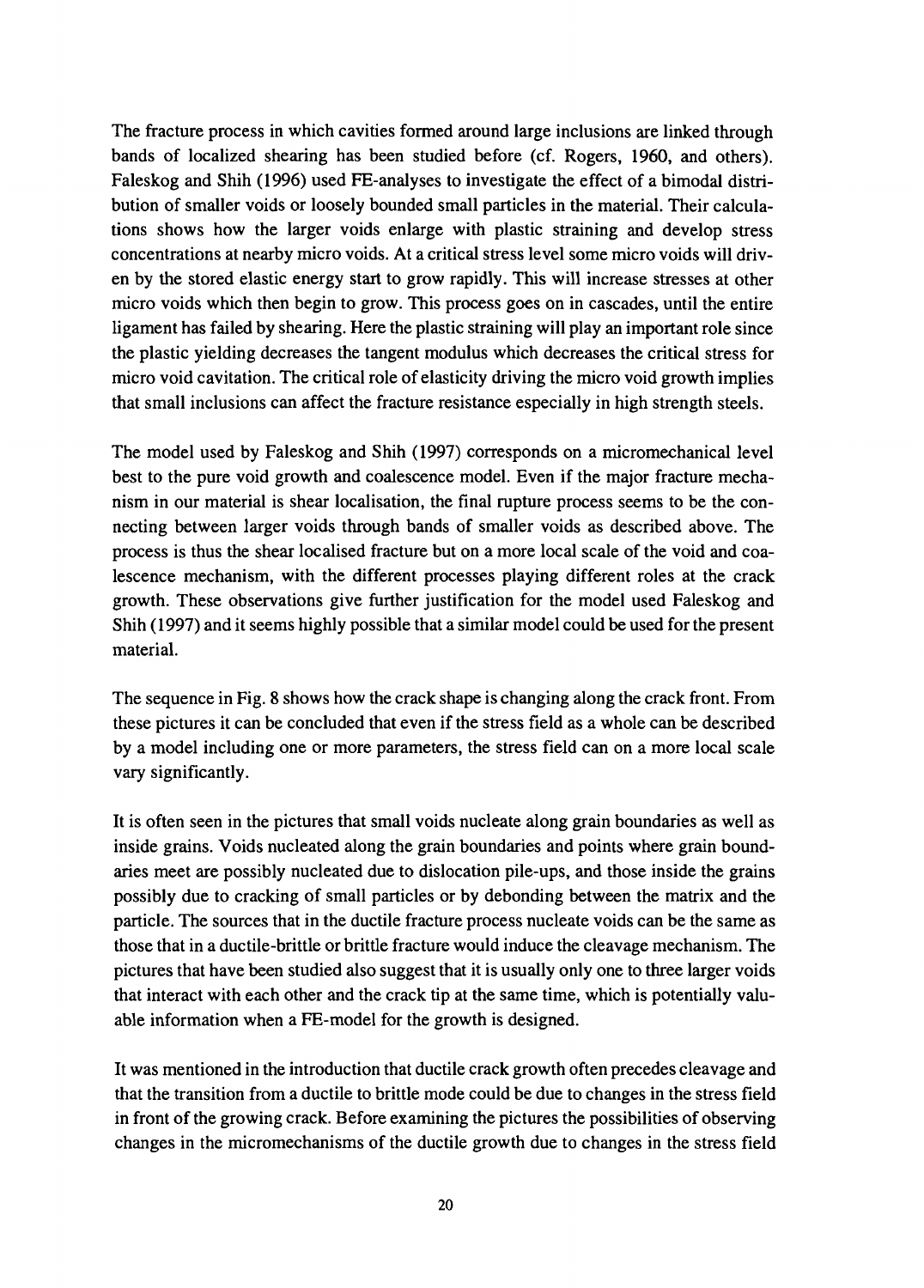were considered. A transition from a more shear localized fracture mode to one more of the void growth and coalescence type was a possibility anticipated. Such a transition can not be seen in this material for the applied load levels. While studying the pictures it thus seems that the occurrence of smaller voids in the shear bands increases with distance from the crack-tip and also with the crack growth. To substantiate this statement a thorough study of more cuts should be done including a statistical investigation. The voids nucleated also seem to have a slightly more round shape with increasing distance from the crack tip. These effects are possibly due to an increase in the hydrostatic stress field with the crack growth and the fact that very close to a blunted crack-tip the triaxiality is rather low due to the free surface of the blunted tip.

#### Results from the microscopic examination of the ductile to brittle region

Fracture surfaces from samples that during loading failed by cleavage or pop-in were investigated. The samples were taken from the determination of the fracture toughness transition curve (see section 3.2). Samples, tested at  $100^{\circ}$ C, showed a completely ductile fracture surface while samples, tested at  $30^{\circ}$ C, showed completely brittle fracture. Between those temperatures ductile tearing precedes the cleavage event. These specimens were examined by breaking the specimens cooled in nitrogen and afterwards study the fracture surfaces in the SEM. It proved to be rather difficult to localize the site of the cleavage initiation point in this material. Further investigation will be performed in this area. It is possible to compare the load levels at initiation with the load levels used in the study of the ductile crack growth. This gives a picture of the state of the crack at initiation.

### **Conclusions**

- The heat treatment that has been used was successful for the purpose of elevating the transition temperature with 125 °C for this material.
- The crack growth initiates in one of the corners of the blunted crack tip.
- The mechanism of the ductile crack growth is of the localized shear type in which voids nucleated from slag particles or cracked carbides in front of the crack-tip join with the tip through bands of localized shearing. These bands coincide in the beginning of the growth with the slip lines in front of a blunted crack.
- The crack growth often extends along grain boundaries, where small voids nucleate and grow to become the new fracture surface.
- The distribution of particles that nucleates voids which contribute to the ductile fracture is at least bimodal and contains particles of vastly different sizes, each type con-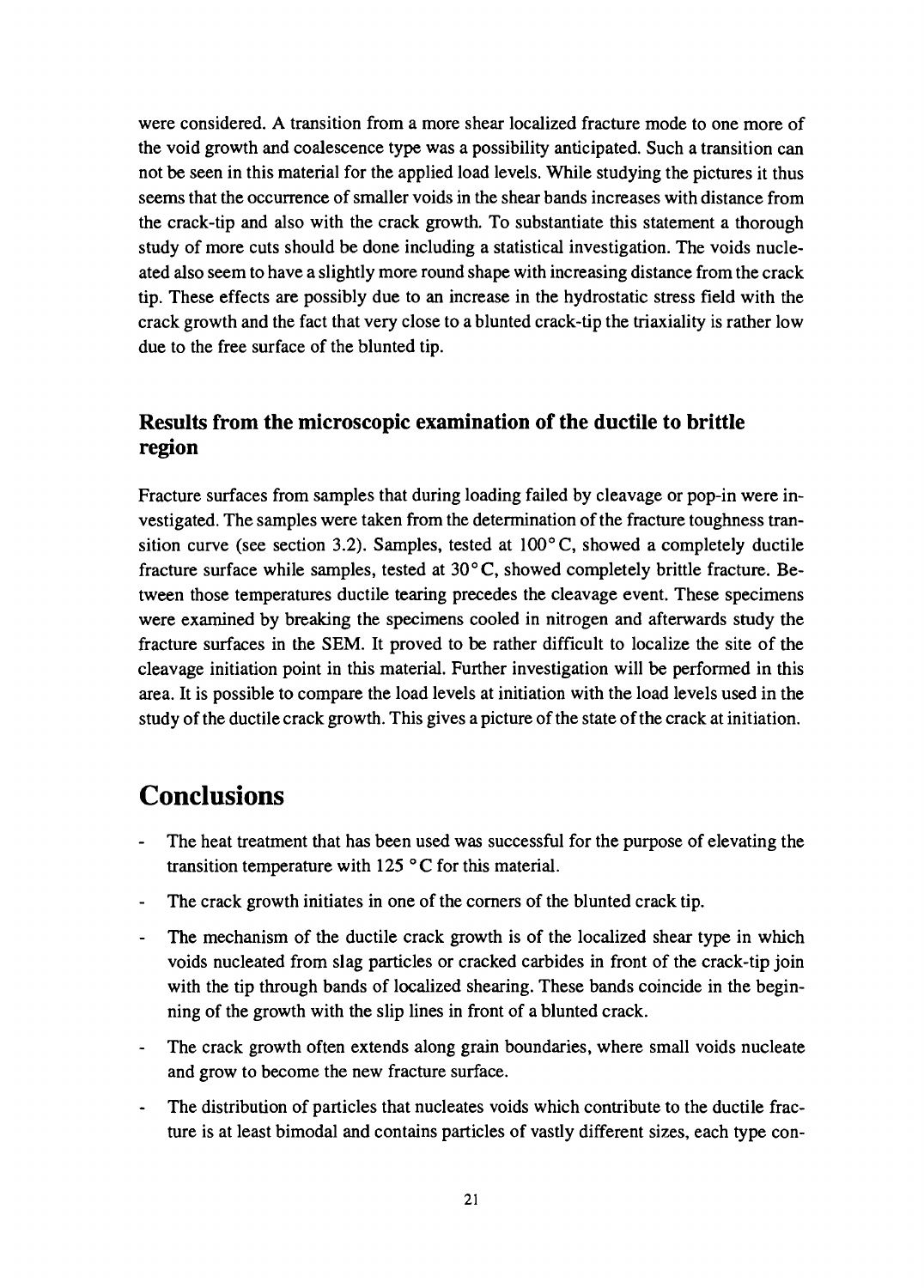tributing to the fracture at different stages at the growth.

- The number of larger voids that interact with the crack-tip during growth is on a two dimensional cut one to three.
- Any substantial differences in the fracture process due to changes in the stress field could not be seen.

### **References**

Anderson, T., *Fracture Mechanics, Fundamentals and Applications,* CRC Press, Inc. 1995.

ASTM E 813-89 (1990), *Annual Book ofASTM Standards,* Vol. 03.01, American Society for Testing and Materials, Philadelphia, 1990

Diercks, O. R., and Neimark, L. A., in Proc.of the Open Forum of the Three Mile Island *reactor pressure vessel investigation project,* 20-22 October 1993, OECD, Paris, p. 97, 1994.

Faleskog, J., and Shih, C. F., Micromechanics of Coalescence-I. Synergistic effects of Elasticity, Plastic Yielding and Multi-Size-Scale Voids, to appear in /. *Mech. Phys. Solids,* 1997.

Knott, J. R, *Met. ScL, 14,* p. 327, 1980.

McClintock, F. A., "Plasticity Aspects of Fracture", in H. Liebowitz (ed.), *Fracture: An Advanced treatise, Vol. Ill,* Academic Press, New York, p. 47,1971.

O'Dowd, N. P., and Shih, C. F., *J. Mech. Phys. Solids, 39,* p. 989, 1991.

O'Dowd, N. P., Shih C. F., and Dodds, Jr., R., in M. Kirk and A. Bakker (eds), *Constraint Effects in Fracture: Theory and Applications, ASTM STP 1244,* American Society For Testing and Materials, Philadelphia, 1994.

Rice, J. R., and Johnson, M. A., in M.F. Kaninnen, W.F. Adler, A.R. Rosenfield and R.I. Jaffee (eds), *Inelastic Behaviour of Solids ,* McGraw Hill, p. 641, 1970.

Ritchie, R. O., Knott, J. R, and Rice, J. R., *J. Mech. Phys. Solids, 21,* p. 395, 1973.

Rogers, H. C, *Transactions of the Metallurgical Society ofAIME, 218,* p. 498, 1960.

Varias, A. G., and Shih, C. R, *J. Mech. Phys. Solids, 41,* p. 835,1993.

Wallin, K., Saario, T, and Torronen, K., *Met. Sci., 18,* p. 13, 1984.

Wallin, K., *Eng. Fract. Mech., 32,* p. 449, 1989a.

Wallin, K., *Eng. Fract. Mech., 32,* p. 523, 1989b

Wallin, K., in K. Salama, K. Ravi-Chandar, D.M.R. Taplin and P. Rama Rao (eds), *Ad-*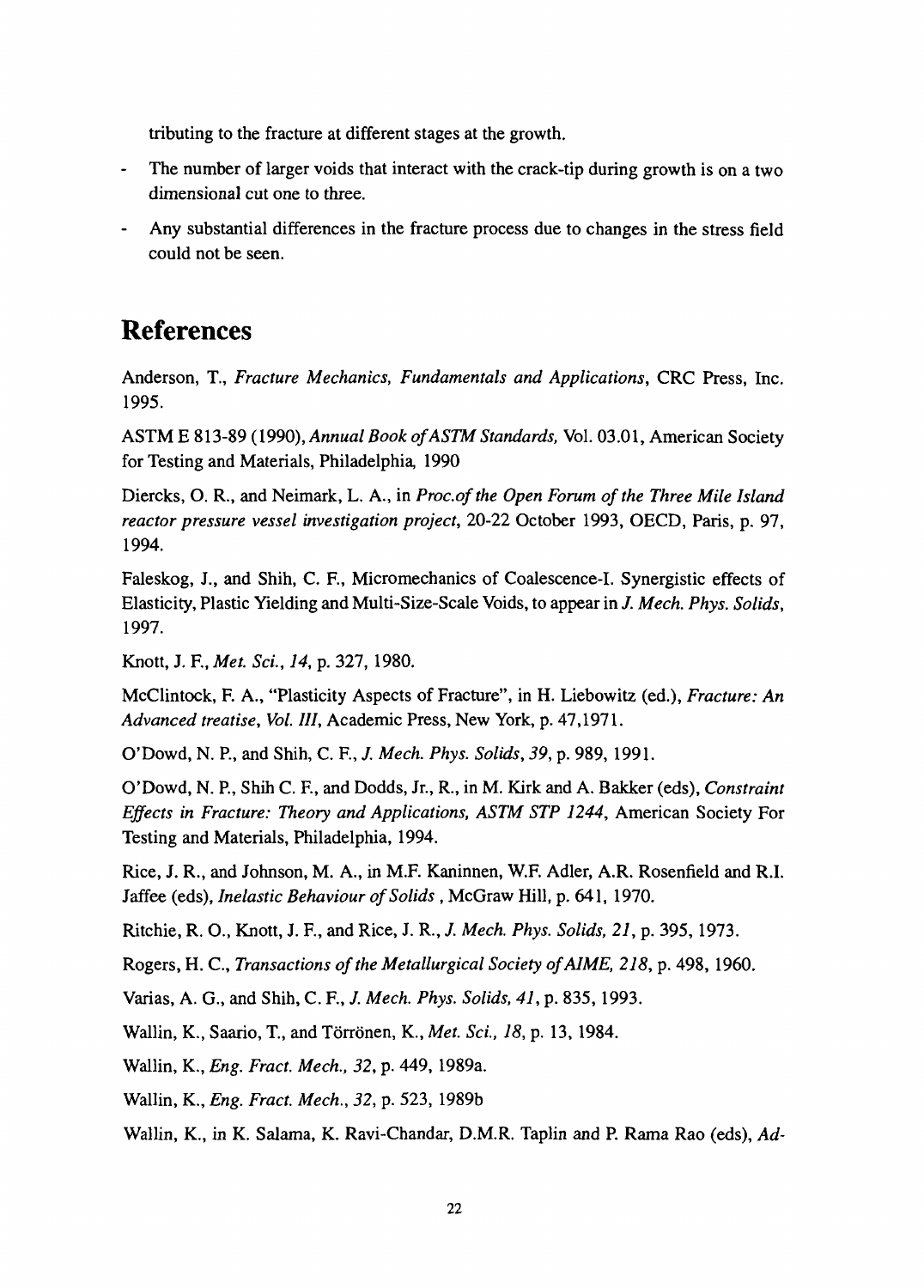*vances in Fracture Research (Fracture 89), 7th International Conference on Fracture,* 1:267,1989c.

Wallin, K., in J. G. Blauel and K. H. Schwalbe (eds), *Defect Assessment in Components-Fundamentals and Applications, ESIS/EGF9,* Mechanical Engineering Publications, London, 1991.

Oberg, H., *Impact testing, Influence of Orientation.* Internal report, Dept. of Solid Mechanics, KTH, 1994.